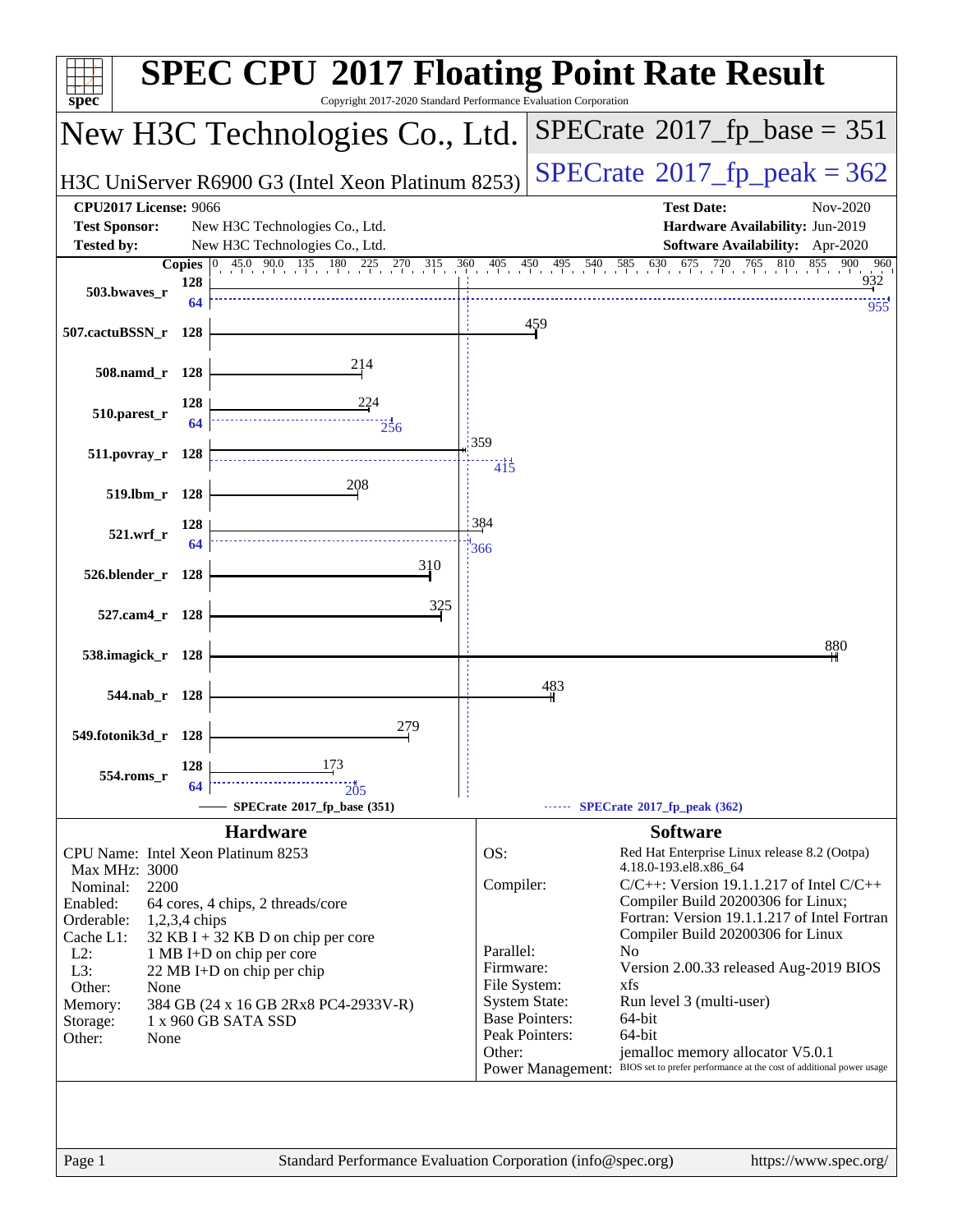| $spec^*$                                                                                     |                                                                                                                                                                                                                                                                                                                               |                                |       | <b>SPEC CPU®2017 Floating Point Rate Result</b><br>Copyright 2017-2020 Standard Performance Evaluation Corporation |       |                      |       |               |                                              |              |                   |              |                                 |              |
|----------------------------------------------------------------------------------------------|-------------------------------------------------------------------------------------------------------------------------------------------------------------------------------------------------------------------------------------------------------------------------------------------------------------------------------|--------------------------------|-------|--------------------------------------------------------------------------------------------------------------------|-------|----------------------|-------|---------------|----------------------------------------------|--------------|-------------------|--------------|---------------------------------|--------------|
| New H3C Technologies Co., Ltd.                                                               |                                                                                                                                                                                                                                                                                                                               |                                |       |                                                                                                                    |       |                      |       |               | $SPECrate^{\circledcirc}2017_fp\_base = 351$ |              |                   |              |                                 |              |
| H3C UniServer R6900 G3 (Intel Xeon Platinum 8253)                                            |                                                                                                                                                                                                                                                                                                                               |                                |       |                                                                                                                    |       |                      |       |               | $SPECTate@2017_fp\_peak = 362$               |              |                   |              |                                 |              |
| <b>CPU2017 License: 9066</b>                                                                 |                                                                                                                                                                                                                                                                                                                               |                                |       |                                                                                                                    |       |                      |       |               |                                              |              | <b>Test Date:</b> |              | Nov-2020                        |              |
| <b>Test Sponsor:</b>                                                                         |                                                                                                                                                                                                                                                                                                                               | New H3C Technologies Co., Ltd. |       |                                                                                                                    |       |                      |       |               |                                              |              |                   |              | Hardware Availability: Jun-2019 |              |
| <b>Tested by:</b>                                                                            |                                                                                                                                                                                                                                                                                                                               | New H3C Technologies Co., Ltd. |       |                                                                                                                    |       |                      |       |               |                                              |              |                   |              | Software Availability: Apr-2020 |              |
|                                                                                              |                                                                                                                                                                                                                                                                                                                               |                                |       |                                                                                                                    |       | <b>Results Table</b> |       |               |                                              |              |                   |              |                                 |              |
|                                                                                              |                                                                                                                                                                                                                                                                                                                               |                                |       | <b>Base</b>                                                                                                        |       |                      |       |               |                                              |              | <b>Peak</b>       |              |                                 |              |
| <b>Benchmark</b>                                                                             | <b>Copies</b>                                                                                                                                                                                                                                                                                                                 | <b>Seconds</b>                 | Ratio | <b>Seconds</b>                                                                                                     | Ratio | <b>Seconds</b>       | Ratio | <b>Copies</b> | <b>Seconds</b>                               | <b>Ratio</b> | <b>Seconds</b>    | <b>Ratio</b> | <b>Seconds</b>                  | <b>Ratio</b> |
| 503.bwaves r                                                                                 | 128                                                                                                                                                                                                                                                                                                                           | 1377                           | 932   | 1376                                                                                                               | 933   | 1377                 | 932   | 64            | 672                                          | 955          | 672               | 955          | 673                             | 954          |
| 507.cactuBSSN_r                                                                              | 128                                                                                                                                                                                                                                                                                                                           | 352                            | 460   | 355                                                                                                                | 457   | 353                  | 459   | 128           | 352                                          | 460          | 355               | 457          | 353                             | 459          |
| 508.namd r                                                                                   | 128                                                                                                                                                                                                                                                                                                                           | 568                            | 214   | 569                                                                                                                | 214   | 568                  | 214   | 128           | 568                                          | 214          | 569               | 214          | 568                             | 214          |
| 510.parest_r                                                                                 | 128                                                                                                                                                                                                                                                                                                                           | 1497                           | 224   | 1497                                                                                                               | 224   | 1502                 | 223   | 64            | 654                                          | 256          | 655               | 256          | 656                             | 255          |
| 511.povray_r                                                                                 | 128                                                                                                                                                                                                                                                                                                                           | 831                            | 360   | 833                                                                                                                | 359   | 841                  | 355   | 128           | 720                                          | 415          | 721               | 415          | 704                             | 424          |
| 519.1bm r                                                                                    | 128                                                                                                                                                                                                                                                                                                                           | 649                            | 208   | 648                                                                                                                | 208   | 649                  | 208   | 128           | 649                                          | 208          | 648               | 208          | 649                             | 208          |
| 521.wrf r                                                                                    | 128                                                                                                                                                                                                                                                                                                                           | 748                            | 384   | 748                                                                                                                | 383   | 748                  | 384   | 64            | 392                                          | 366          | 392               | 366          | 392                             | 366          |
| 526.blender_r                                                                                | 128                                                                                                                                                                                                                                                                                                                           | 632                            | 308   | 630                                                                                                                | 310   | 627                  | 311   | 128           | 632                                          | 308          | 630               | 310          | 627                             | 311          |
| 527.cam4 r                                                                                   | 128                                                                                                                                                                                                                                                                                                                           | 690                            | 325   | 689                                                                                                                | 325   | 687                  | 326   | 128           | 690                                          | 325          | 689               | 325          | 687                             | 326          |
| 538.imagick_r                                                                                | 128                                                                                                                                                                                                                                                                                                                           | 364                            | 874   | 362                                                                                                                | 880   | 361                  | 882   | 128           | 364                                          | 874          | 362               | 880          | 361                             | 882          |
| 544.nab_r                                                                                    | 128                                                                                                                                                                                                                                                                                                                           | 450                            | 479   | 446                                                                                                                | 483   | 446                  | 483   | 128           | 450                                          | 479          | 446               | 483          | <u>446</u>                      | 483          |
| 549.fotonik3d_r                                                                              | 128                                                                                                                                                                                                                                                                                                                           | 1786                           | 279   | 1786                                                                                                               | 279   | 1787                 | 279   | 128           | 1786                                         | 279          | 1786              | 279          | 1787                            | 279          |
| 554.roms_r                                                                                   | 128                                                                                                                                                                                                                                                                                                                           | 1173                           | 173   | 1173                                                                                                               | 173   | 1175                 | 173   | 64            | 495                                          | 205          | 499               | 204          | 495                             | 205          |
| $SPECrate^{\otimes}2017$ _fp_base =                                                          |                                                                                                                                                                                                                                                                                                                               |                                | 351   |                                                                                                                    |       |                      |       |               |                                              |              |                   |              |                                 |              |
| $SPECrate^{\circ}2017$ _fp_peak =                                                            |                                                                                                                                                                                                                                                                                                                               |                                | 362   |                                                                                                                    |       |                      |       |               |                                              |              |                   |              |                                 |              |
|                                                                                              |                                                                                                                                                                                                                                                                                                                               |                                |       | Results appear in the order in which they were run. Bold underlined text indicates a median measurement.           |       |                      |       |               |                                              |              |                   |              |                                 |              |
| <b>Compiler Notes</b>                                                                        |                                                                                                                                                                                                                                                                                                                               |                                |       |                                                                                                                    |       |                      |       |               |                                              |              |                   |              |                                 |              |
|                                                                                              | The inconsistent Compiler version information under Compiler Version section is due to a discrepancy in Intel Compiler.<br>The correct version of C/C++ compiler is: Version 19.1.1.217 Build 20200306 Compiler for Linux<br>The correct version of Fortran compiler is: Version 19.1.1.217 Build 20200306 Compiler for Linux |                                |       |                                                                                                                    |       |                      |       |               |                                              |              |                   |              |                                 |              |
|                                                                                              |                                                                                                                                                                                                                                                                                                                               |                                |       |                                                                                                                    |       | <b>Submit Notes</b>  |       |               |                                              |              |                   |              |                                 |              |
| The numactl mechanism was used to bind copies to processors. The config file option 'submit' |                                                                                                                                                                                                                                                                                                                               |                                |       |                                                                                                                    |       |                      |       |               |                                              |              |                   |              |                                 |              |

 was used to generate numactl commands to bind each copy to a specific processor. For details, please see the config file.

## **[Operating System Notes](http://www.spec.org/auto/cpu2017/Docs/result-fields.html#OperatingSystemNotes)**

Stack size set to unlimited using "ulimit -s unlimited"

## **[Environment Variables Notes](http://www.spec.org/auto/cpu2017/Docs/result-fields.html#EnvironmentVariablesNotes)**

Environment variables set by runcpu before the start of the run: LD\_LIBRARY\_PATH = "/home/speccpu/lib/intel64:/home/speccpu/je5.0.1-64" MALLOC\_CONF = "retain:true"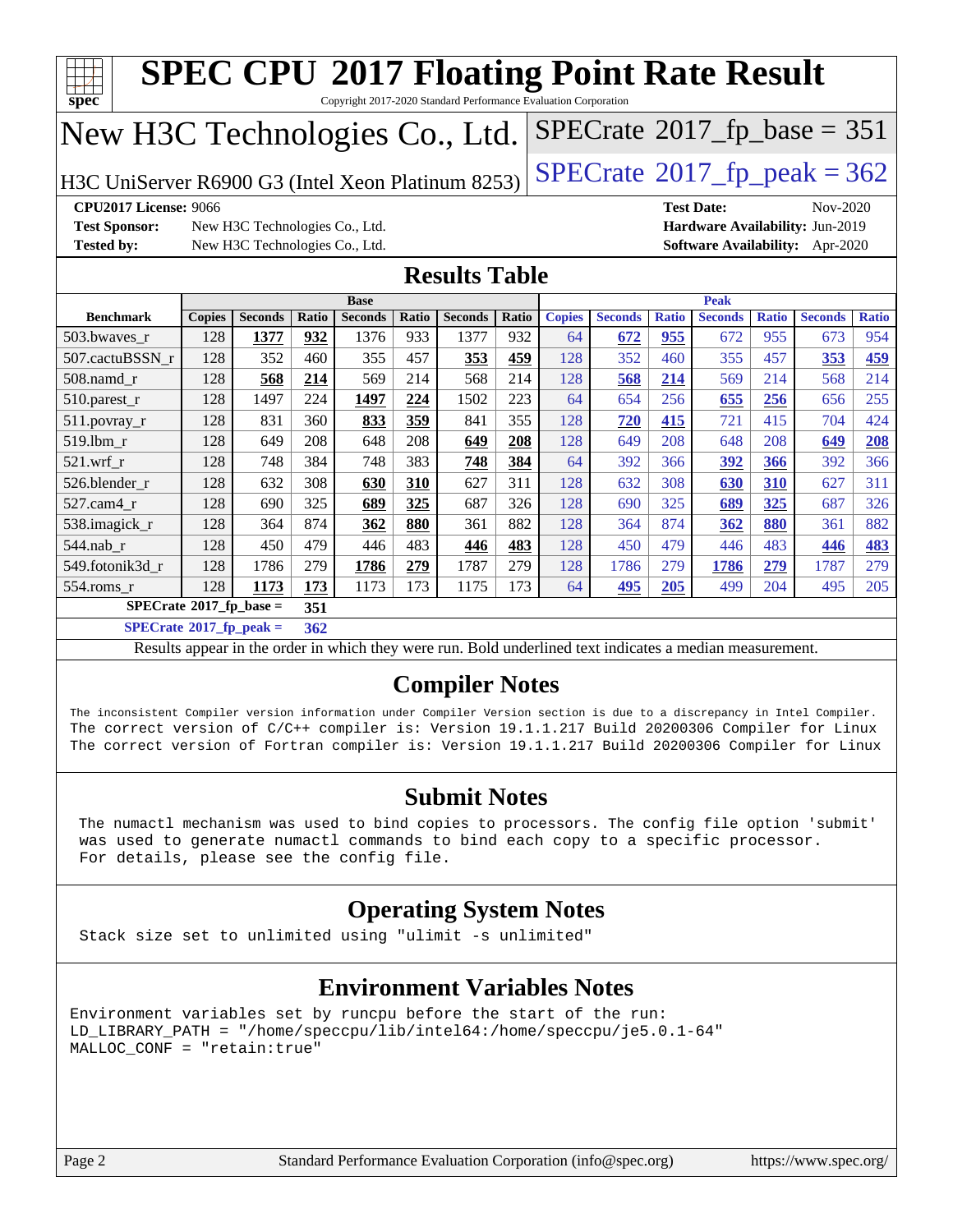| <b>SPEC CPU®2017 Floating Point Rate Result</b><br>Copyright 2017-2020 Standard Performance Evaluation Corporation<br>$spec^*$                                                                                                                                                                                                                                                                                                                                                                                                                                                                                                                                                                                                                                                                                                                                                                                                                                                                                                                                                                      |                                                                                                     |  |  |  |  |  |
|-----------------------------------------------------------------------------------------------------------------------------------------------------------------------------------------------------------------------------------------------------------------------------------------------------------------------------------------------------------------------------------------------------------------------------------------------------------------------------------------------------------------------------------------------------------------------------------------------------------------------------------------------------------------------------------------------------------------------------------------------------------------------------------------------------------------------------------------------------------------------------------------------------------------------------------------------------------------------------------------------------------------------------------------------------------------------------------------------------|-----------------------------------------------------------------------------------------------------|--|--|--|--|--|
| New H3C Technologies Co., Ltd.                                                                                                                                                                                                                                                                                                                                                                                                                                                                                                                                                                                                                                                                                                                                                                                                                                                                                                                                                                                                                                                                      | $SPECrate^{\circ}2017$ _fp_base = 351                                                               |  |  |  |  |  |
| H3C UniServer R6900 G3 (Intel Xeon Platinum 8253)                                                                                                                                                                                                                                                                                                                                                                                                                                                                                                                                                                                                                                                                                                                                                                                                                                                                                                                                                                                                                                                   | $SPECTate$ <sup>®</sup> 2017_fp_peak = 362                                                          |  |  |  |  |  |
| <b>CPU2017 License: 9066</b><br><b>Test Sponsor:</b><br>New H3C Technologies Co., Ltd.<br><b>Tested by:</b><br>New H3C Technologies Co., Ltd.                                                                                                                                                                                                                                                                                                                                                                                                                                                                                                                                                                                                                                                                                                                                                                                                                                                                                                                                                       | <b>Test Date:</b><br>Nov-2020<br>Hardware Availability: Jun-2019<br>Software Availability: Apr-2020 |  |  |  |  |  |
| <b>General Notes</b>                                                                                                                                                                                                                                                                                                                                                                                                                                                                                                                                                                                                                                                                                                                                                                                                                                                                                                                                                                                                                                                                                |                                                                                                     |  |  |  |  |  |
| Binaries compiled on a system with 1x Intel Core i9-7980XE CPU + 64GB RAM<br>memory using Redhat Enterprise Linux 8.0<br>NA: The test sponsor attests, as of date of publication, that CVE-2017-5754 (Meltdown)<br>is mitigated in the system as tested and documented.<br>Yes: The test sponsor attests, as of date of publication, that CVE-2017-5753 (Spectre variant 1)<br>is mitigated in the system as tested and documented.<br>Yes: The test sponsor attests, as of date of publication, that CVE-2017-5715 (Spectre variant 2)<br>is mitigated in the system as tested and documented.<br>Transparent Huge Pages enabled by default<br>Prior to runcpu invocation<br>Filesystem page cache synced and cleared with:<br>sync; echo 3><br>/proc/sys/vm/drop_caches<br>runcpu command invoked through numactl i.e.:<br>numactl --interleave=all runcpu <etc><br/>jemalloc, a general purpose malloc implementation<br/>built with the RedHat Enterprise 7.5, and the system compiler gcc 4.8.5<br/>sources available from jemalloc.net or https://github.com/jemalloc/jemalloc/releases</etc> |                                                                                                     |  |  |  |  |  |
| <b>Platform Notes</b>                                                                                                                                                                                                                                                                                                                                                                                                                                                                                                                                                                                                                                                                                                                                                                                                                                                                                                                                                                                                                                                                               |                                                                                                     |  |  |  |  |  |
| BIOS settings:<br>Set SNC to Enabled<br>Set IMC Interleaving to 1-way Interleave<br>Set Patrol Scrub to Disabled                                                                                                                                                                                                                                                                                                                                                                                                                                                                                                                                                                                                                                                                                                                                                                                                                                                                                                                                                                                    |                                                                                                     |  |  |  |  |  |
| Sysinfo program /home/speccpu/bin/sysinfo<br>Rev: r6365 of 2019-08-21 295195f888a3d7edble6e46a485a0011<br>running on localhost.localdomain Wed Nov 11 19:02:01 2020                                                                                                                                                                                                                                                                                                                                                                                                                                                                                                                                                                                                                                                                                                                                                                                                                                                                                                                                 |                                                                                                     |  |  |  |  |  |
| SUT (System Under Test) info as seen by some common utilities.<br>For more information on this section, see<br>https://www.spec.org/cpu2017/Docs/config.html#sysinfo                                                                                                                                                                                                                                                                                                                                                                                                                                                                                                                                                                                                                                                                                                                                                                                                                                                                                                                                |                                                                                                     |  |  |  |  |  |
| From /proc/cpuinfo<br>model name: $Intel(R)$ Xeon $(R)$ Platinum 8253 CPU @ 2.20GHz<br>"physical id"s (chips)<br>128 "processors"<br>cores, siblings (Caution: counting these is hw and system dependent. The following<br>excerpts from /proc/cpuinfo might not be reliable. Use with caution.)<br>cpu cores : 16<br>siblings : 32<br>physical 0: cores 0 1 2 3 4 5 6 7 8 9 10 11 12 13 14 15<br>physical 1: cores 0 1 2 3 4 5 6 7 8 9 10 11 12 13 14 15<br>physical 2: cores 0 1 2 3 4 5 6 7 8 9 10 11 12 13 14 15<br>physical 3: cores 0 1 2 3 4 5 6 7 8 9 10 11 12 13 14 15                                                                                                                                                                                                                                                                                                                                                                                                                                                                                                                     |                                                                                                     |  |  |  |  |  |
| (Continued on next page)                                                                                                                                                                                                                                                                                                                                                                                                                                                                                                                                                                                                                                                                                                                                                                                                                                                                                                                                                                                                                                                                            |                                                                                                     |  |  |  |  |  |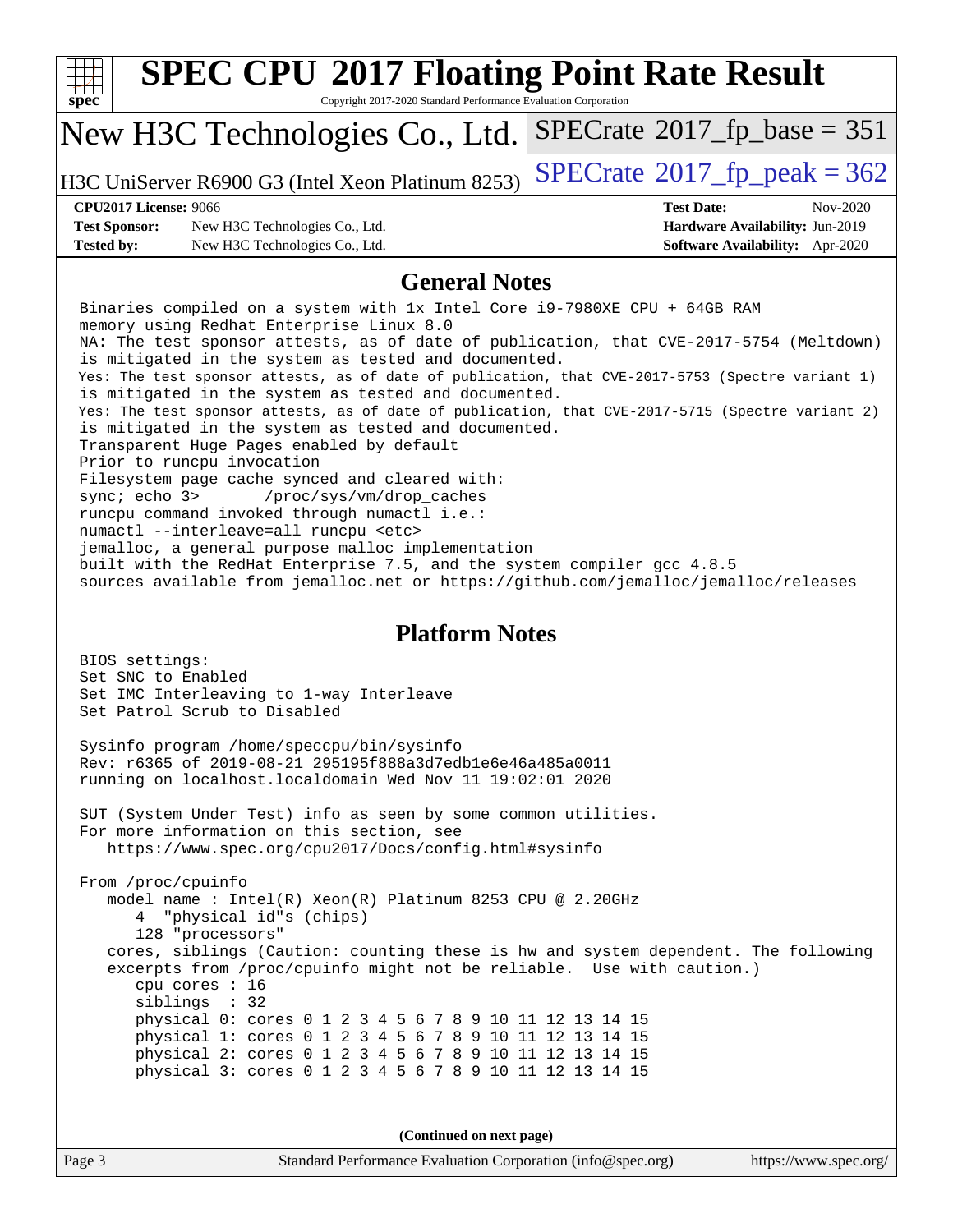| Spec              |                       | <b>SPEC CPU®2017 Floating Point Rate Result</b><br>Copyright 2017-2020 Standard Performance Evaluation Corporation |                                            |          |
|-------------------|-----------------------|--------------------------------------------------------------------------------------------------------------------|--------------------------------------------|----------|
|                   |                       | New H3C Technologies Co., Ltd.                                                                                     | $SPECrate$ <sup>®</sup> 2017_fp_base = 351 |          |
|                   |                       | H3C UniServer R6900 G3 (Intel Xeon Platinum 8253)                                                                  | $SPECrate^{\circ}2017$ _fp_peak = 362      |          |
|                   | CPU2017 License: 9066 |                                                                                                                    | <b>Test Date:</b>                          | Nov-2020 |
|                   | <b>Test Sponsor:</b>  | New H3C Technologies Co., Ltd.                                                                                     | Hardware Availability: Jun-2019            |          |
| <b>Tested by:</b> |                       | New H3C Technologies Co., Ltd.                                                                                     | <b>Software Availability:</b> Apr-2020     |          |
|                   |                       |                                                                                                                    |                                            |          |

## **[Platform Notes \(Continued\)](http://www.spec.org/auto/cpu2017/Docs/result-fields.html#PlatformNotes)**

| From 1scpu:                  |                                                                                      |
|------------------------------|--------------------------------------------------------------------------------------|
| Architecture:                | x86 64                                                                               |
| $CPU$ op-mode( $s$ ):        | $32$ -bit, $64$ -bit                                                                 |
| Byte Order:                  | Little Endian                                                                        |
| CPU(s):                      | 128                                                                                  |
| On-line CPU(s) list: $0-127$ |                                                                                      |
| Thread( $s$ ) per core:      | 2                                                                                    |
| $Core(s)$ per socket:        | 16                                                                                   |
| Socket(s):                   | 4                                                                                    |
| NUMA $node(s)$ :             | 8                                                                                    |
| Vendor ID:                   | GenuineIntel                                                                         |
| CPU family:                  | 6                                                                                    |
| Model:                       | 85                                                                                   |
| Model name:                  | $Intel(R)$ Xeon $(R)$ Platinum 8253 CPU @ 2.20GHz                                    |
| Stepping:                    | 6                                                                                    |
| CPU MHz:                     | 2730.052                                                                             |
| CPU max MHz:                 | 3000.0000                                                                            |
| CPU min MHz:                 | 1000.0000                                                                            |
| BogoMIPS:                    | 4400.00                                                                              |
| Virtualization:              | $VT - x$                                                                             |
| L1d cache:                   | 32K                                                                                  |
| Lli cache:                   | 32K                                                                                  |
| L2 cache:                    | 1024K                                                                                |
| L3 cache:                    | 22528K                                                                               |
| NUMA node0 CPU(s):           | $0-3, 8-11, 64-67, 72-75$                                                            |
| NUMA nodel $CPU(s):$         | $4 - 7, 12 - 15, 68 - 71, 76 - 79$                                                   |
| NUMA $node2$ $CPU(s):$       | $16 - 19, 24 - 27, 80 - 83, 88 - 91$                                                 |
| NUMA $node3$ $CPU(s)$ :      | $20 - 23, 28 - 31, 84 - 87, 92 - 95$                                                 |
| NUMA $node4$ $CPU(s):$       | $32 - 35, 40 - 43, 96 - 99, 104 - 107$                                               |
| NUMA $node5$ $CPU(s):$       | $36-39, 44-47, 100-103, 108-111$                                                     |
| NUMA node6 CPU(s):           | 48-51, 56-59, 112-115, 120-123                                                       |
| NUMA node7 CPU(s):           | $52 - 55, 60 - 63, 116 - 119, 124 - 127$                                             |
| Flags:                       | fpu vme de pse tsc msr pae mce cx8 apic sep mtrr pge mca cmov                        |
|                              | pat pse36 clflush dts acpi mmx fxsr sse sse2 ss ht tm pbe syscall nx pdpelgb rdtscp  |
|                              | lm constant_tsc art arch_perfmon pebs bts rep_good nopl xtopology nonstop_tsc cpuid  |
|                              | aperfmperf pni pclmulqdq dtes64 monitor ds_cpl vmx smx est tm2 ssse3 sdbg fma cx16   |
|                              | xtpr pdcm pcid dca sse4_1 sse4_2 x2apic movbe popcnt tsc_deadline_timer aes xsave    |
|                              | avx f16c rdrand lahf_lm abm 3dnowprefetch cpuid_fault epb cat_13 cdp_13              |
|                              | invpcid_single intel_ppin ssbd mba ibrs ibpb stibp ibrs_enhanced tpr_shadow vnmi     |
|                              | flexpriority ept vpid fsgsbase tsc_adjust bmil hle avx2 smep bmi2 erms invpcid rtm   |
|                              | cqm mpx rdt_a avx512f avx512dq rdseed adx smap clflushopt clwb intel_pt avx512cd     |
|                              | avx512bw avx512vl xsaveopt xsavec xgetbvl xsaves cqm_llc cqm_occup_llc cqm_mbm_total |
|                              | cqm_mbm_local dtherm ida arat pln pts pku ospke avx512_vnni md_clear flush_l1d       |
| arch_capabilities            |                                                                                      |
|                              |                                                                                      |
| /proc/cpuinfo cache data     |                                                                                      |
| cache size : 22528 KB        |                                                                                      |
|                              |                                                                                      |

**(Continued on next page)**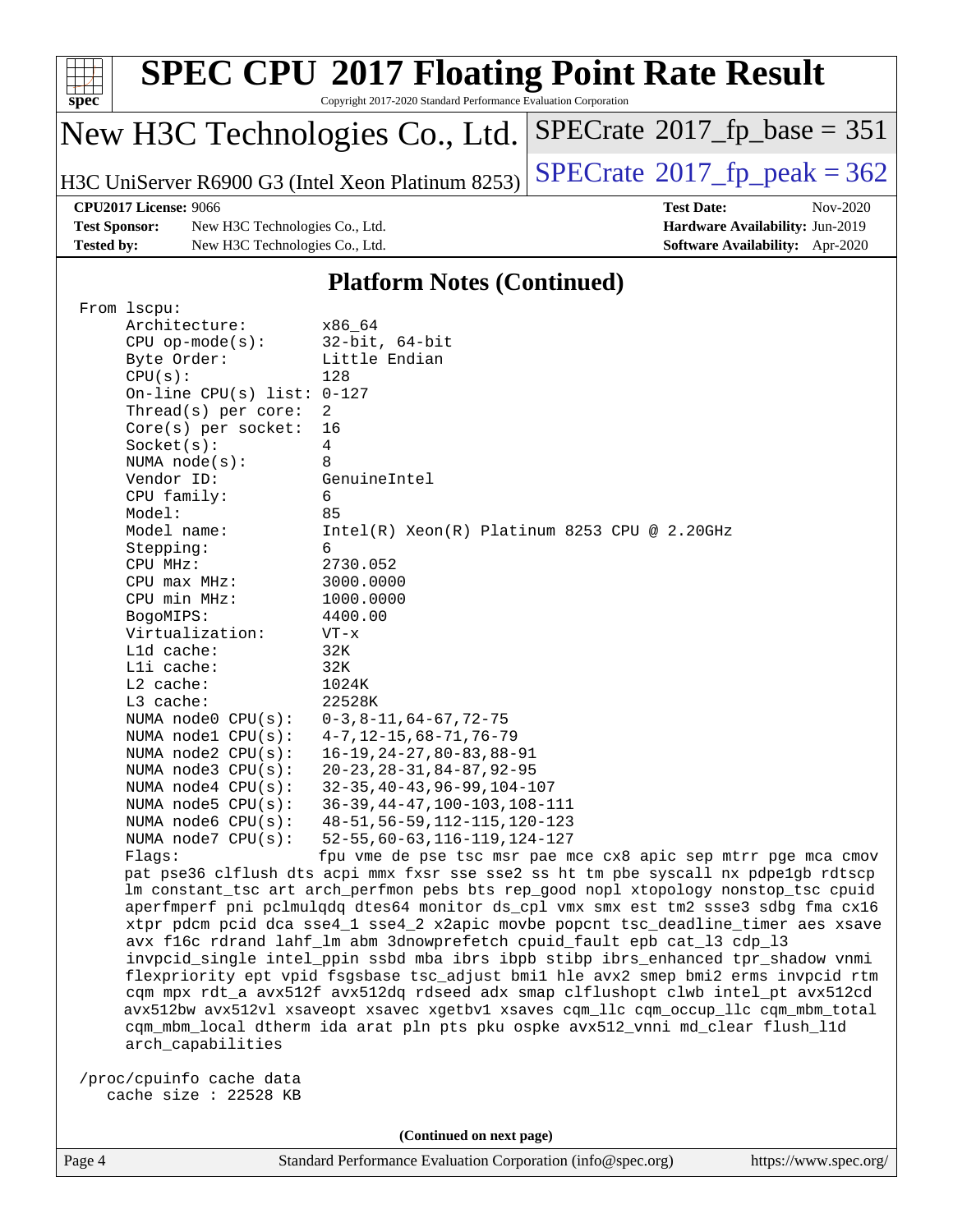

| From numactl --hardware WARNING: a numactl 'node' might or might not correspond to a                   |  |  |  |  |  |
|--------------------------------------------------------------------------------------------------------|--|--|--|--|--|
| physical chip.                                                                                         |  |  |  |  |  |
| $available: 8 nodes (0-7)$                                                                             |  |  |  |  |  |
| node 0 cpus: 0 1 2 3 8 9 10 11 64 65 66 67 72 73 74 75                                                 |  |  |  |  |  |
| node 0 size: 46686 MB                                                                                  |  |  |  |  |  |
| node 0 free: 37038 MB                                                                                  |  |  |  |  |  |
| node 1 cpus: 4 5 6 7 12 13 14 15 68 69 70 71 76 77 78 79                                               |  |  |  |  |  |
| node 1 size: 48380 MB                                                                                  |  |  |  |  |  |
| node 1 free: 41927 MB                                                                                  |  |  |  |  |  |
| node 2 cpus: 16 17 18 19 24 25 26 27 80 81 82 83 88 89 90 91                                           |  |  |  |  |  |
| node 2 size: 48380 MB                                                                                  |  |  |  |  |  |
| node 2 free: 40996 MB                                                                                  |  |  |  |  |  |
| node 3 cpus: 20 21 22 23 28 29 30 31 84 85 86 87 92 93 94 95                                           |  |  |  |  |  |
| node 3 size: 48380 MB                                                                                  |  |  |  |  |  |
| node 3 free: 41922 MB                                                                                  |  |  |  |  |  |
| node 4 cpus: 32 33 34 35 40 41 42 43 96 97 98 99 104 105 106 107                                       |  |  |  |  |  |
| node 4 size: 48380 MB                                                                                  |  |  |  |  |  |
| node 4 free: 41922 MB                                                                                  |  |  |  |  |  |
| node 5 cpus: 36 37 38 39 44 45 46 47 100 101 102 103 108 109 110 111                                   |  |  |  |  |  |
| node 5 size: 48380 MB                                                                                  |  |  |  |  |  |
| node 5 free: 41965 MB                                                                                  |  |  |  |  |  |
| node 6 cpus: 48 49 50 51 56 57 58 59 112 113 114 115 120 121 122 123                                   |  |  |  |  |  |
| node 6 size: 48352 MB                                                                                  |  |  |  |  |  |
| node 6 free: 41840 MB                                                                                  |  |  |  |  |  |
| node 7 cpus: 52 53 54 55 60 61 62 63 116 117 118 119 124 125 126 127                                   |  |  |  |  |  |
| node 7 size: 48379 MB                                                                                  |  |  |  |  |  |
| node 7 free: 41912 MB                                                                                  |  |  |  |  |  |
| node distances:                                                                                        |  |  |  |  |  |
| node<br>$\overline{0}$<br>$\mathbf{1}$<br>$3 \t 4$<br>$5^{\circ}$<br>$\overline{\phantom{a}}^2$<br>6 7 |  |  |  |  |  |
| 0:<br>10<br>11<br>21<br>21<br>21<br>21<br>21<br>21                                                     |  |  |  |  |  |
| 1:<br>11<br>21<br>21<br>10<br>21<br>21<br>21<br>21                                                     |  |  |  |  |  |
| 2:<br>21<br>21<br>10<br>11<br>21<br>21<br>21<br>21                                                     |  |  |  |  |  |
| 21<br>3:<br>21<br>11<br>10<br>21<br>21<br>21<br>21                                                     |  |  |  |  |  |
| 4:<br>21<br>21<br>21<br>21<br>10<br>11<br>21<br>21                                                     |  |  |  |  |  |
| 5:<br>21<br>21<br>21<br>21<br>11<br>10<br>21<br>21                                                     |  |  |  |  |  |
| 6:<br>21<br>21<br>21<br>21<br>21<br>11<br>21<br>10                                                     |  |  |  |  |  |
| 7:<br>21<br>21<br>21<br>21<br>21<br>10<br>21<br>11                                                     |  |  |  |  |  |
|                                                                                                        |  |  |  |  |  |
| From /proc/meminfo<br>394568676 kB                                                                     |  |  |  |  |  |
| MemTotal:<br>$\Omega$                                                                                  |  |  |  |  |  |
| HugePages_Total:<br>Hugepagesize:<br>2048 kB                                                           |  |  |  |  |  |
|                                                                                                        |  |  |  |  |  |
| From /etc/*release* /etc/*version*                                                                     |  |  |  |  |  |
| os-release:                                                                                            |  |  |  |  |  |
| NAME="Red Hat Enterprise Linux"                                                                        |  |  |  |  |  |
|                                                                                                        |  |  |  |  |  |
| (Continued on next page)                                                                               |  |  |  |  |  |
|                                                                                                        |  |  |  |  |  |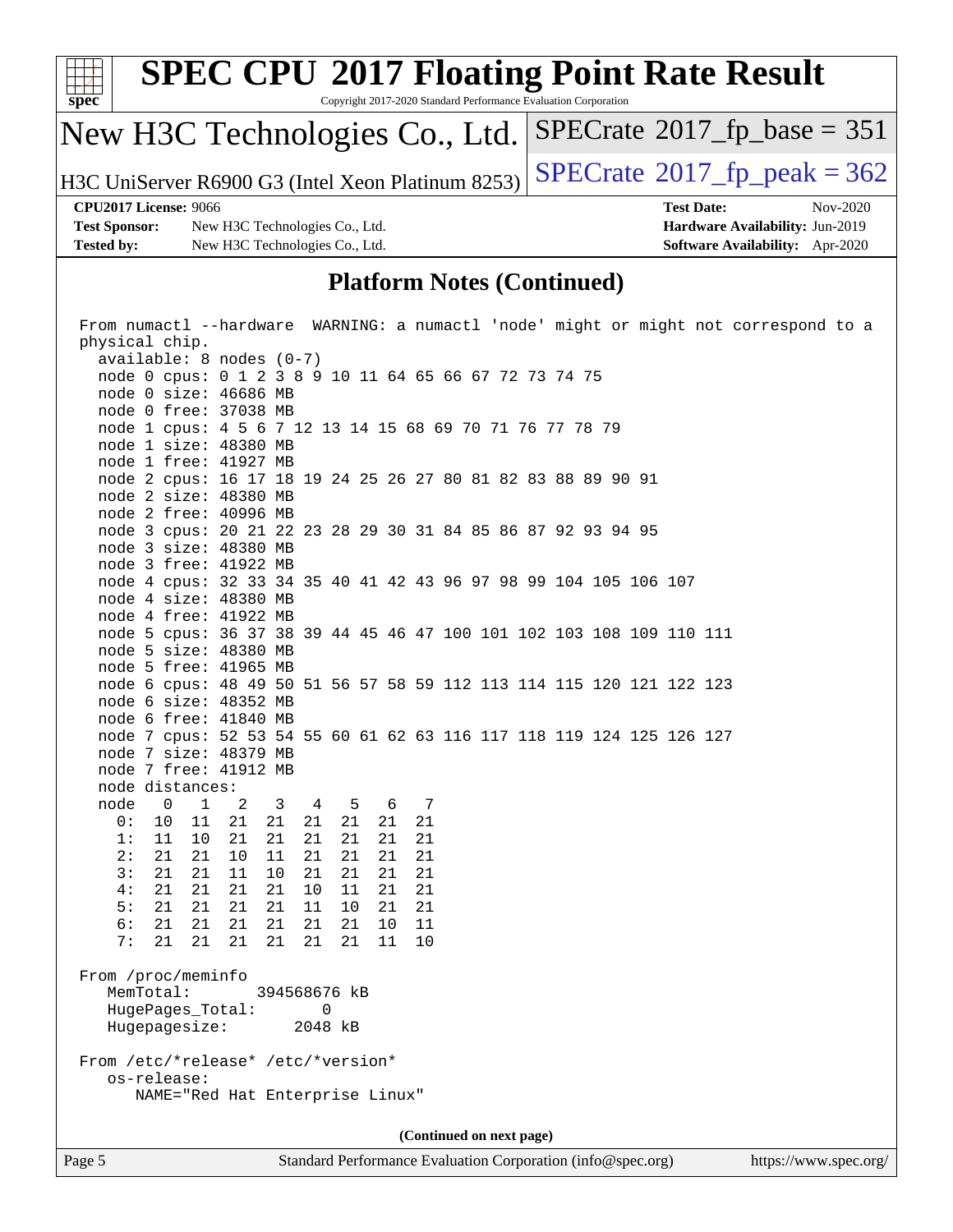

| Page 6 | Standard Performance Evaluation Corporation (info@spec.org) | https://www.spec.org/ |
|--------|-------------------------------------------------------------|-----------------------|
|        |                                                             |                       |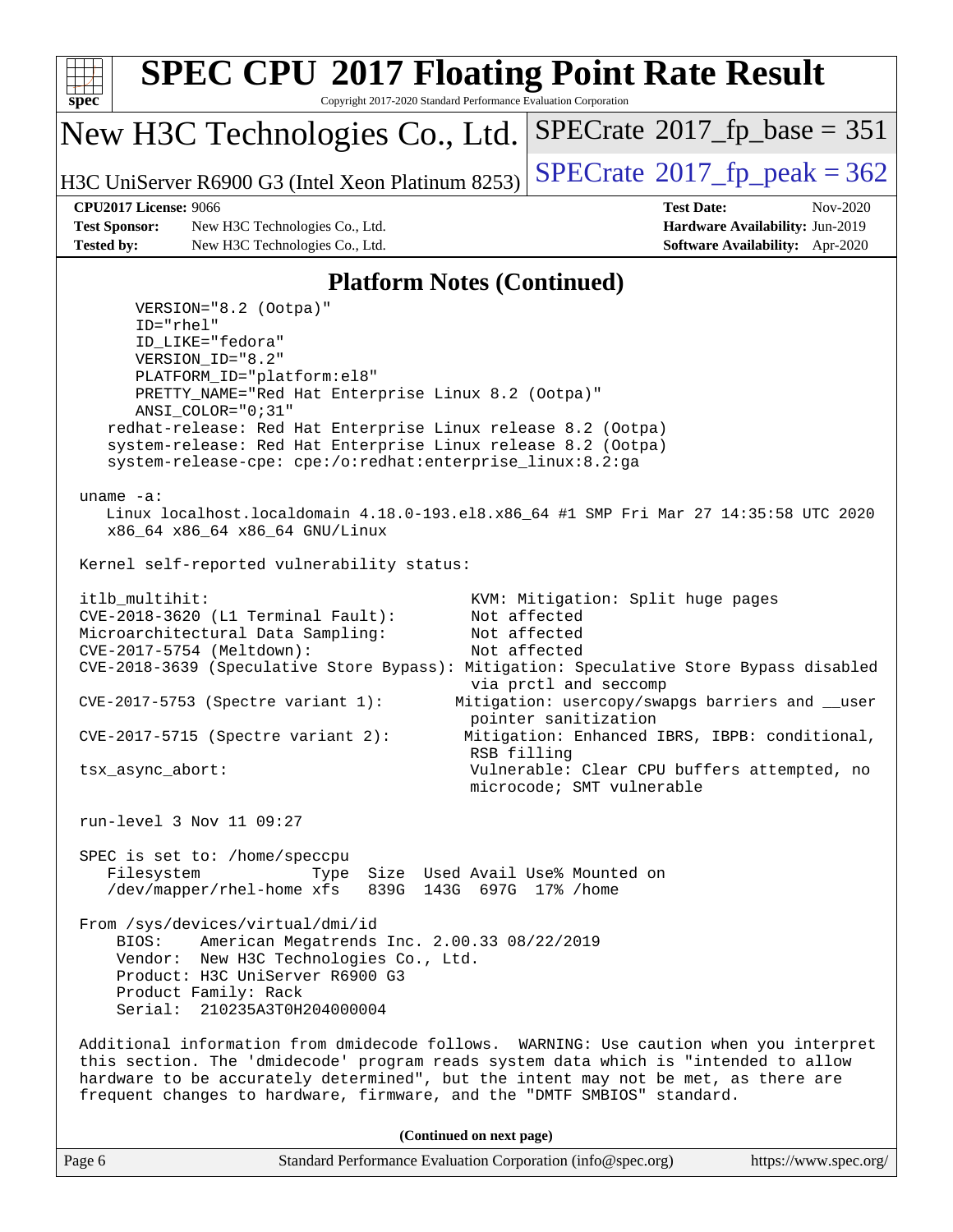| <b>SPEC CPU®2017 Floating Point Rate Result</b><br>Copyright 2017-2020 Standard Performance Evaluation Corporation<br>spec <sup>®</sup>                                                                                                                                                                                                                     |                                                                                                     |  |  |  |  |
|-------------------------------------------------------------------------------------------------------------------------------------------------------------------------------------------------------------------------------------------------------------------------------------------------------------------------------------------------------------|-----------------------------------------------------------------------------------------------------|--|--|--|--|
| New H3C Technologies Co., Ltd.                                                                                                                                                                                                                                                                                                                              | $SPECrate^{\circ}2017$ fp base = 351                                                                |  |  |  |  |
| H3C UniServer R6900 G3 (Intel Xeon Platinum 8253)                                                                                                                                                                                                                                                                                                           | $SPECrate^{\circ}2017$ _fp_peak = 362                                                               |  |  |  |  |
| <b>CPU2017 License: 9066</b><br><b>Test Sponsor:</b><br>New H3C Technologies Co., Ltd.<br><b>Tested by:</b><br>New H3C Technologies Co., Ltd.                                                                                                                                                                                                               | <b>Test Date:</b><br>Nov-2020<br>Hardware Availability: Jun-2019<br>Software Availability: Apr-2020 |  |  |  |  |
| <b>Platform Notes (Continued)</b>                                                                                                                                                                                                                                                                                                                           |                                                                                                     |  |  |  |  |
| Memory:<br>24x Micron 18ASF2G72PDZ-2G9E1 16 GB 2 rank 2933<br>24x NO DIMM NO DIMM<br>(End of data from sysinfo program)                                                                                                                                                                                                                                     |                                                                                                     |  |  |  |  |
| <b>Compiler Version Notes</b>                                                                                                                                                                                                                                                                                                                               |                                                                                                     |  |  |  |  |
| ------------------<br>519.1bm_r(base, peak) 538.imagick_r(base, peak)<br>C<br>544.nab_r(base, peak)                                                                                                                                                                                                                                                         | -------------------------------                                                                     |  |  |  |  |
| Intel(R) C Compiler for applications running on Intel(R) $64$ , Version 2021.1<br>NextGen Build 20200304<br>Copyright (C) 1985-2020 Intel Corporation. All rights reserved.                                                                                                                                                                                 |                                                                                                     |  |  |  |  |
| 508.namd_r(base, peak) 510.parest_r(base, peak)<br>$C++$                                                                                                                                                                                                                                                                                                    |                                                                                                     |  |  |  |  |
| Intel(R) C++ Compiler for applications running on Intel(R) 64, Version 2021.1<br>NextGen Build 20200304<br>Copyright (C) 1985-2020 Intel Corporation. All rights reserved.                                                                                                                                                                                  |                                                                                                     |  |  |  |  |
| $C++$ , C $\qquad \qquad$ 511.povray_r(base) 526.blender_r(base, peak)                                                                                                                                                                                                                                                                                      |                                                                                                     |  |  |  |  |
| Intel(R) $C++$ Compiler for applications running on Intel(R) 64, Version 2021.1<br>NextGen Build 20200304<br>Copyright (C) 1985-2020 Intel Corporation. All rights reserved.<br>Intel(R) C Compiler for applications running on $Intel(R) 64$ , Version 2021.1<br>NextGen Build 20200304<br>Copyright (C) 1985-2020 Intel Corporation. All rights reserved. |                                                                                                     |  |  |  |  |
| $C++$ , $C$   511.povray_r(peak)<br>Intel(R) $C++$ Intel(R) 64 Compiler for applications running on Intel(R) 64,                                                                                                                                                                                                                                            |                                                                                                     |  |  |  |  |
| Version 19.1.1.217 Build 20200306<br>Copyright (C) 1985-2020 Intel Corporation. All rights reserved.<br>Intel(R) C Intel(R) 64 Compiler for applications running on Intel(R) 64,<br>Version 19.1.1.217 Build 20200306<br>Copyright (C) 1985-2020 Intel Corporation. All rights reserved.                                                                    |                                                                                                     |  |  |  |  |
|                                                                                                                                                                                                                                                                                                                                                             |                                                                                                     |  |  |  |  |
| (Continued on next page)<br>Page 7<br>Standard Performance Evaluation Corporation (info@spec.org)                                                                                                                                                                                                                                                           | https://www.spec.org/                                                                               |  |  |  |  |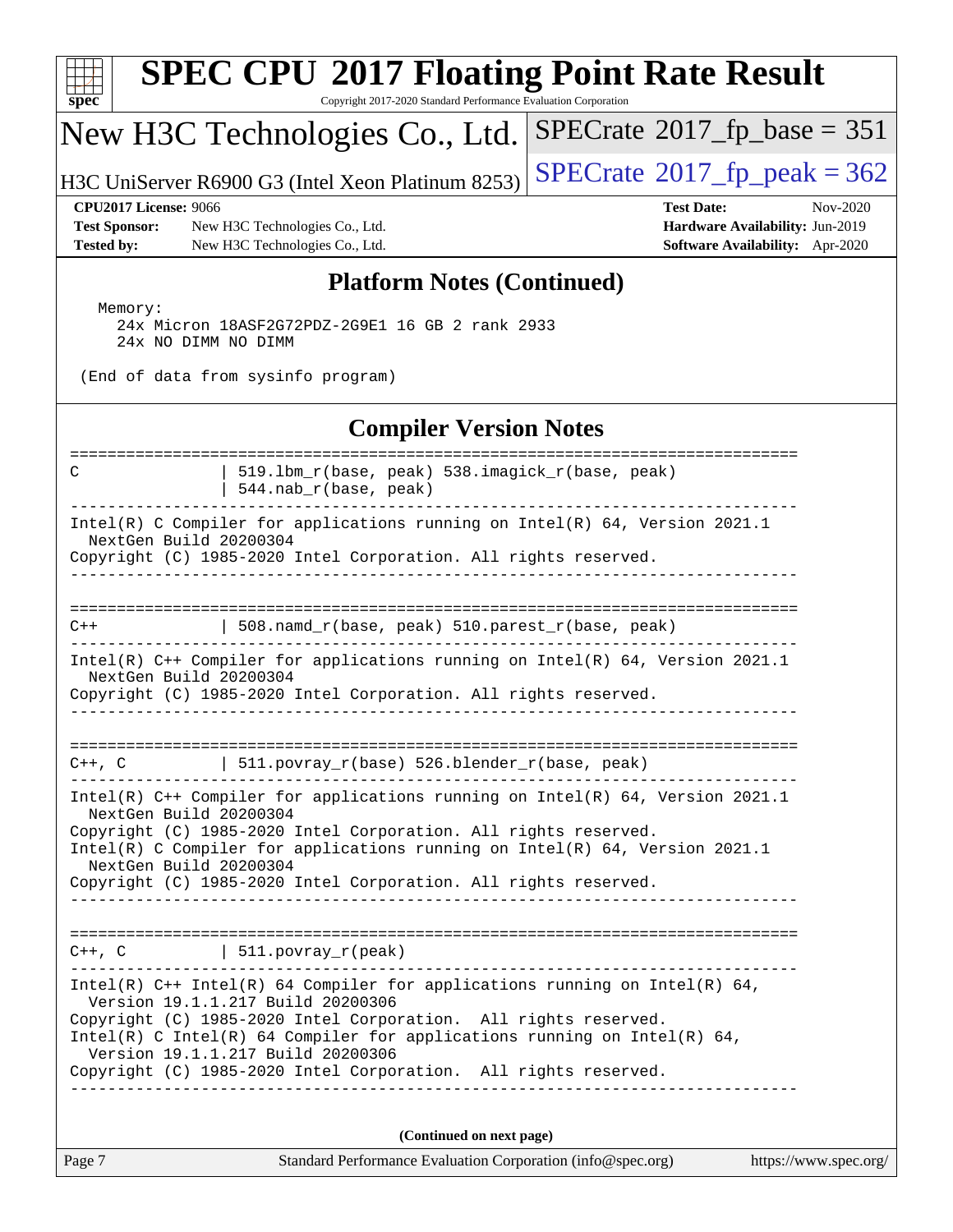| S | De | L. |  |
|---|----|----|--|

# **[SPEC CPU](http://www.spec.org/auto/cpu2017/Docs/result-fields.html#SPECCPU2017FloatingPointRateResult)[2017 Floating Point Rate Result](http://www.spec.org/auto/cpu2017/Docs/result-fields.html#SPECCPU2017FloatingPointRateResult)**

Copyright 2017-2020 Standard Performance Evaluation Corporation

## New H3C Technologies Co., Ltd.

H3C UniServer R6900 G3 (Intel Xeon Platinum 8253) [SPECrate](http://www.spec.org/auto/cpu2017/Docs/result-fields.html#SPECrate2017fppeak)®  $2017$  fp\_peak = 362

 $SPECTate@2017_fp\_base = 351$ 

**[Test Sponsor:](http://www.spec.org/auto/cpu2017/Docs/result-fields.html#TestSponsor)** New H3C Technologies Co., Ltd. **[Hardware Availability:](http://www.spec.org/auto/cpu2017/Docs/result-fields.html#HardwareAvailability)** Jun-2019 **[Tested by:](http://www.spec.org/auto/cpu2017/Docs/result-fields.html#Testedby)** New H3C Technologies Co., Ltd. **[Software Availability:](http://www.spec.org/auto/cpu2017/Docs/result-fields.html#SoftwareAvailability)** Apr-2020

**[CPU2017 License:](http://www.spec.org/auto/cpu2017/Docs/result-fields.html#CPU2017License)** 9066 **[Test Date:](http://www.spec.org/auto/cpu2017/Docs/result-fields.html#TestDate)** Nov-2020

## **[Compiler Version Notes \(Continued\)](http://www.spec.org/auto/cpu2017/Docs/result-fields.html#CompilerVersionNotes)**

| 511.povray_r(base) 526.blender_r(base, peak)<br>$C++$ , $C$                                                                                                                                                                                                                                                                                                                                                                                                                                                                                            |                       |  |  |  |  |  |  |
|--------------------------------------------------------------------------------------------------------------------------------------------------------------------------------------------------------------------------------------------------------------------------------------------------------------------------------------------------------------------------------------------------------------------------------------------------------------------------------------------------------------------------------------------------------|-----------------------|--|--|--|--|--|--|
| Intel(R) C++ Compiler for applications running on Intel(R) 64, Version 2021.1<br>NextGen Build 20200304<br>Copyright (C) 1985-2020 Intel Corporation. All rights reserved.<br>Intel(R) C Compiler for applications running on Intel(R) 64, Version 2021.1<br>NextGen Build 20200304                                                                                                                                                                                                                                                                    |                       |  |  |  |  |  |  |
| Copyright (C) 1985-2020 Intel Corporation. All rights reserved.                                                                                                                                                                                                                                                                                                                                                                                                                                                                                        |                       |  |  |  |  |  |  |
|                                                                                                                                                                                                                                                                                                                                                                                                                                                                                                                                                        |                       |  |  |  |  |  |  |
| $\vert$ 511.povray_r(peak)<br>$C++$ , $C$                                                                                                                                                                                                                                                                                                                                                                                                                                                                                                              |                       |  |  |  |  |  |  |
| Intel(R) $C++$ Intel(R) 64 Compiler for applications running on Intel(R) 64,<br>Version 19.1.1.217 Build 20200306<br>Copyright (C) 1985-2020 Intel Corporation. All rights reserved.<br>Intel(R) C Intel(R) 64 Compiler for applications running on Intel(R) 64,<br>Version 19.1.1.217 Build 20200306<br>Copyright (C) 1985-2020 Intel Corporation. All rights reserved.                                                                                                                                                                               |                       |  |  |  |  |  |  |
| $C++$ , C, Fortran   507.cactuBSSN_r(base, peak)                                                                                                                                                                                                                                                                                                                                                                                                                                                                                                       |                       |  |  |  |  |  |  |
| Intel(R) $C++$ Compiler for applications running on Intel(R) 64, Version 2021.1<br>NextGen Build 20200304<br>Copyright (C) 1985-2020 Intel Corporation. All rights reserved.<br>Intel(R) C Compiler for applications running on $Intel(R)$ 64, Version 2021.1<br>NextGen Build 20200304<br>Copyright (C) 1985-2020 Intel Corporation. All rights reserved.<br>$Intel(R)$ Fortran Intel(R) 64 Compiler for applications running on Intel(R)<br>64, Version 19.1.1.217 Build 20200306<br>Copyright (C) 1985-2020 Intel Corporation. All rights reserved. |                       |  |  |  |  |  |  |
| $503.bwaves_r(base, peak)$ 549.fotonik3d_r(base, peak)<br>Fortran<br>554.roms_r(base, peak)                                                                                                                                                                                                                                                                                                                                                                                                                                                            |                       |  |  |  |  |  |  |
| $Intel(R)$ Fortran Intel(R) 64 Compiler for applications running on Intel(R)<br>64, Version 19.1.1.217 Build 20200306<br>Copyright (C) 1985-2020 Intel Corporation. All rights reserved.                                                                                                                                                                                                                                                                                                                                                               |                       |  |  |  |  |  |  |
|                                                                                                                                                                                                                                                                                                                                                                                                                                                                                                                                                        |                       |  |  |  |  |  |  |
| (Continued on next page)<br>Standard Performance Evaluation Corporation (info@spec.org)<br>Page 8                                                                                                                                                                                                                                                                                                                                                                                                                                                      | https://www.spec.org/ |  |  |  |  |  |  |
|                                                                                                                                                                                                                                                                                                                                                                                                                                                                                                                                                        |                       |  |  |  |  |  |  |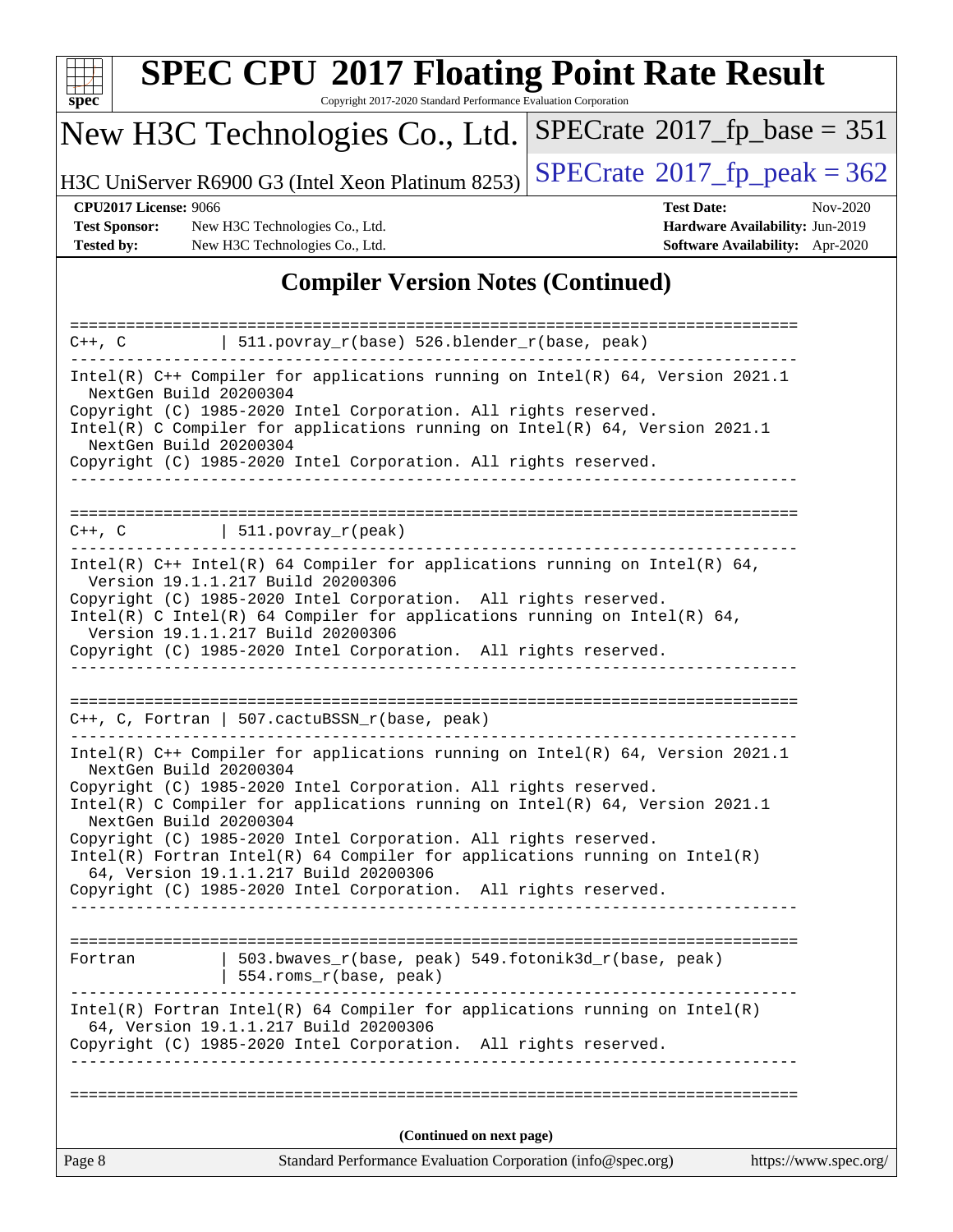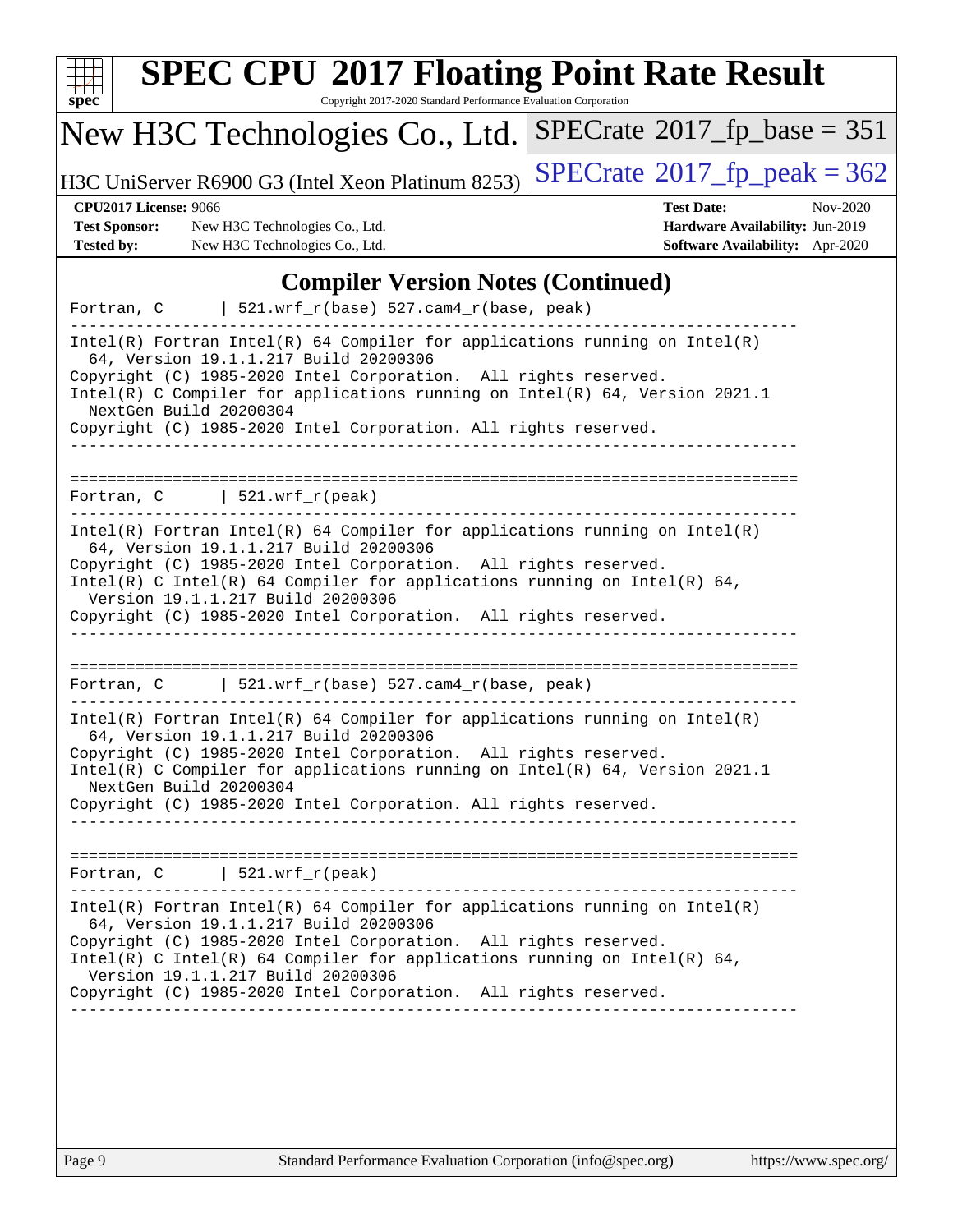| spec                 | <b>SPEC CPU®2017 Floating Point Rate Result</b><br>Copyright 2017-2020 Standard Performance Evaluation Corporation |                                              |
|----------------------|--------------------------------------------------------------------------------------------------------------------|----------------------------------------------|
|                      | New H3C Technologies Co., Ltd.                                                                                     | $SPECrate^{\circledcirc}2017_fp\_base = 351$ |
|                      | H3C UniServer R6900 G3 (Intel Xeon Platinum 8253)                                                                  | $SPECTate$ <sup>®</sup> 2017_fp_peak = 362   |
|                      | CPU2017 License: 9066                                                                                              | <b>Test Date:</b><br>$Nov-2020$              |
| <b>Test Sponsor:</b> | New H3C Technologies Co., Ltd.                                                                                     | Hardware Availability: Jun-2019              |
| <b>Tested by:</b>    | New H3C Technologies Co., Ltd.                                                                                     | Software Availability: Apr-2020              |

## **[Base Compiler Invocation](http://www.spec.org/auto/cpu2017/Docs/result-fields.html#BaseCompilerInvocation)**

[C benchmarks:](http://www.spec.org/auto/cpu2017/Docs/result-fields.html#Cbenchmarks)

[icc](http://www.spec.org/cpu2017/results/res2020q4/cpu2017-20201116-24390.flags.html#user_CCbase_intel_icc_66fc1ee009f7361af1fbd72ca7dcefbb700085f36577c54f309893dd4ec40d12360134090235512931783d35fd58c0460139e722d5067c5574d8eaf2b3e37e92)

[C++ benchmarks:](http://www.spec.org/auto/cpu2017/Docs/result-fields.html#CXXbenchmarks) [icpc](http://www.spec.org/cpu2017/results/res2020q4/cpu2017-20201116-24390.flags.html#user_CXXbase_intel_icpc_c510b6838c7f56d33e37e94d029a35b4a7bccf4766a728ee175e80a419847e808290a9b78be685c44ab727ea267ec2f070ec5dc83b407c0218cded6866a35d07)

[Fortran benchmarks](http://www.spec.org/auto/cpu2017/Docs/result-fields.html#Fortranbenchmarks): [ifort](http://www.spec.org/cpu2017/results/res2020q4/cpu2017-20201116-24390.flags.html#user_FCbase_intel_ifort_8111460550e3ca792625aed983ce982f94888b8b503583aa7ba2b8303487b4d8a21a13e7191a45c5fd58ff318f48f9492884d4413fa793fd88dd292cad7027ca)

[Benchmarks using both Fortran and C:](http://www.spec.org/auto/cpu2017/Docs/result-fields.html#BenchmarksusingbothFortranandC) [ifort](http://www.spec.org/cpu2017/results/res2020q4/cpu2017-20201116-24390.flags.html#user_CC_FCbase_intel_ifort_8111460550e3ca792625aed983ce982f94888b8b503583aa7ba2b8303487b4d8a21a13e7191a45c5fd58ff318f48f9492884d4413fa793fd88dd292cad7027ca) [icc](http://www.spec.org/cpu2017/results/res2020q4/cpu2017-20201116-24390.flags.html#user_CC_FCbase_intel_icc_66fc1ee009f7361af1fbd72ca7dcefbb700085f36577c54f309893dd4ec40d12360134090235512931783d35fd58c0460139e722d5067c5574d8eaf2b3e37e92)

[Benchmarks using both C and C++](http://www.spec.org/auto/cpu2017/Docs/result-fields.html#BenchmarksusingbothCandCXX): [icpc](http://www.spec.org/cpu2017/results/res2020q4/cpu2017-20201116-24390.flags.html#user_CC_CXXbase_intel_icpc_c510b6838c7f56d33e37e94d029a35b4a7bccf4766a728ee175e80a419847e808290a9b78be685c44ab727ea267ec2f070ec5dc83b407c0218cded6866a35d07) [icc](http://www.spec.org/cpu2017/results/res2020q4/cpu2017-20201116-24390.flags.html#user_CC_CXXbase_intel_icc_66fc1ee009f7361af1fbd72ca7dcefbb700085f36577c54f309893dd4ec40d12360134090235512931783d35fd58c0460139e722d5067c5574d8eaf2b3e37e92)

[Benchmarks using Fortran, C, and C++:](http://www.spec.org/auto/cpu2017/Docs/result-fields.html#BenchmarksusingFortranCandCXX) [icpc](http://www.spec.org/cpu2017/results/res2020q4/cpu2017-20201116-24390.flags.html#user_CC_CXX_FCbase_intel_icpc_c510b6838c7f56d33e37e94d029a35b4a7bccf4766a728ee175e80a419847e808290a9b78be685c44ab727ea267ec2f070ec5dc83b407c0218cded6866a35d07) [icc](http://www.spec.org/cpu2017/results/res2020q4/cpu2017-20201116-24390.flags.html#user_CC_CXX_FCbase_intel_icc_66fc1ee009f7361af1fbd72ca7dcefbb700085f36577c54f309893dd4ec40d12360134090235512931783d35fd58c0460139e722d5067c5574d8eaf2b3e37e92) [ifort](http://www.spec.org/cpu2017/results/res2020q4/cpu2017-20201116-24390.flags.html#user_CC_CXX_FCbase_intel_ifort_8111460550e3ca792625aed983ce982f94888b8b503583aa7ba2b8303487b4d8a21a13e7191a45c5fd58ff318f48f9492884d4413fa793fd88dd292cad7027ca)

## **[Base Portability Flags](http://www.spec.org/auto/cpu2017/Docs/result-fields.html#BasePortabilityFlags)**

 503.bwaves\_r: [-DSPEC\\_LP64](http://www.spec.org/cpu2017/results/res2020q4/cpu2017-20201116-24390.flags.html#suite_basePORTABILITY503_bwaves_r_DSPEC_LP64) 507.cactuBSSN\_r: [-DSPEC\\_LP64](http://www.spec.org/cpu2017/results/res2020q4/cpu2017-20201116-24390.flags.html#suite_basePORTABILITY507_cactuBSSN_r_DSPEC_LP64) 508.namd\_r: [-DSPEC\\_LP64](http://www.spec.org/cpu2017/results/res2020q4/cpu2017-20201116-24390.flags.html#suite_basePORTABILITY508_namd_r_DSPEC_LP64) 510.parest\_r: [-DSPEC\\_LP64](http://www.spec.org/cpu2017/results/res2020q4/cpu2017-20201116-24390.flags.html#suite_basePORTABILITY510_parest_r_DSPEC_LP64) 511.povray\_r: [-DSPEC\\_LP64](http://www.spec.org/cpu2017/results/res2020q4/cpu2017-20201116-24390.flags.html#suite_basePORTABILITY511_povray_r_DSPEC_LP64) 519.lbm\_r: [-DSPEC\\_LP64](http://www.spec.org/cpu2017/results/res2020q4/cpu2017-20201116-24390.flags.html#suite_basePORTABILITY519_lbm_r_DSPEC_LP64) 521.wrf\_r: [-DSPEC\\_LP64](http://www.spec.org/cpu2017/results/res2020q4/cpu2017-20201116-24390.flags.html#suite_basePORTABILITY521_wrf_r_DSPEC_LP64) [-DSPEC\\_CASE\\_FLAG](http://www.spec.org/cpu2017/results/res2020q4/cpu2017-20201116-24390.flags.html#b521.wrf_r_baseCPORTABILITY_DSPEC_CASE_FLAG) [-convert big\\_endian](http://www.spec.org/cpu2017/results/res2020q4/cpu2017-20201116-24390.flags.html#user_baseFPORTABILITY521_wrf_r_convert_big_endian_c3194028bc08c63ac5d04de18c48ce6d347e4e562e8892b8bdbdc0214820426deb8554edfa529a3fb25a586e65a3d812c835984020483e7e73212c4d31a38223) 526.blender\_r: [-DSPEC\\_LP64](http://www.spec.org/cpu2017/results/res2020q4/cpu2017-20201116-24390.flags.html#suite_basePORTABILITY526_blender_r_DSPEC_LP64) [-DSPEC\\_LINUX](http://www.spec.org/cpu2017/results/res2020q4/cpu2017-20201116-24390.flags.html#b526.blender_r_baseCPORTABILITY_DSPEC_LINUX) [-funsigned-char](http://www.spec.org/cpu2017/results/res2020q4/cpu2017-20201116-24390.flags.html#user_baseCPORTABILITY526_blender_r_force_uchar_40c60f00ab013830e2dd6774aeded3ff59883ba5a1fc5fc14077f794d777847726e2a5858cbc7672e36e1b067e7e5c1d9a74f7176df07886a243d7cc18edfe67) 527.cam4\_r: [-DSPEC\\_LP64](http://www.spec.org/cpu2017/results/res2020q4/cpu2017-20201116-24390.flags.html#suite_basePORTABILITY527_cam4_r_DSPEC_LP64) [-DSPEC\\_CASE\\_FLAG](http://www.spec.org/cpu2017/results/res2020q4/cpu2017-20201116-24390.flags.html#b527.cam4_r_baseCPORTABILITY_DSPEC_CASE_FLAG) 538.imagick\_r: [-DSPEC\\_LP64](http://www.spec.org/cpu2017/results/res2020q4/cpu2017-20201116-24390.flags.html#suite_basePORTABILITY538_imagick_r_DSPEC_LP64) 544.nab\_r: [-DSPEC\\_LP64](http://www.spec.org/cpu2017/results/res2020q4/cpu2017-20201116-24390.flags.html#suite_basePORTABILITY544_nab_r_DSPEC_LP64) 549.fotonik3d\_r: [-DSPEC\\_LP64](http://www.spec.org/cpu2017/results/res2020q4/cpu2017-20201116-24390.flags.html#suite_basePORTABILITY549_fotonik3d_r_DSPEC_LP64) 554.roms\_r: [-DSPEC\\_LP64](http://www.spec.org/cpu2017/results/res2020q4/cpu2017-20201116-24390.flags.html#suite_basePORTABILITY554_roms_r_DSPEC_LP64)

## **[Base Optimization Flags](http://www.spec.org/auto/cpu2017/Docs/result-fields.html#BaseOptimizationFlags)**

### [C benchmarks](http://www.spec.org/auto/cpu2017/Docs/result-fields.html#Cbenchmarks):

[-m64](http://www.spec.org/cpu2017/results/res2020q4/cpu2017-20201116-24390.flags.html#user_CCbase_m64-icc) [-qnextgen](http://www.spec.org/cpu2017/results/res2020q4/cpu2017-20201116-24390.flags.html#user_CCbase_f-qnextgen) [-std=c11](http://www.spec.org/cpu2017/results/res2020q4/cpu2017-20201116-24390.flags.html#user_CCbase_std-icc-std_0e1c27790398a4642dfca32ffe6c27b5796f9c2d2676156f2e42c9c44eaad0c049b1cdb667a270c34d979996257aeb8fc440bfb01818dbc9357bd9d174cb8524) [-Wl,-plugin-opt=-x86-branches-within-32B-boundaries](http://www.spec.org/cpu2017/results/res2020q4/cpu2017-20201116-24390.flags.html#user_CCbase_f-x86-branches-within-32B-boundaries_0098b4e4317ae60947b7b728078a624952a08ac37a3c797dfb4ffeb399e0c61a9dd0f2f44ce917e9361fb9076ccb15e7824594512dd315205382d84209e912f3) [-Wl,-z,muldefs](http://www.spec.org/cpu2017/results/res2020q4/cpu2017-20201116-24390.flags.html#user_CCbase_link_force_multiple1_b4cbdb97b34bdee9ceefcfe54f4c8ea74255f0b02a4b23e853cdb0e18eb4525ac79b5a88067c842dd0ee6996c24547a27a4b99331201badda8798ef8a743f577) [-fuse-ld=gold](http://www.spec.org/cpu2017/results/res2020q4/cpu2017-20201116-24390.flags.html#user_CCbase_f-fuse-ld_920b3586e2b8c6e0748b9c84fa9b744736ba725a32cab14ad8f3d4ad28eecb2f59d1144823d2e17006539a88734fe1fc08fc3035f7676166309105a78aaabc32) [-xCORE-AVX512](http://www.spec.org/cpu2017/results/res2020q4/cpu2017-20201116-24390.flags.html#user_CCbase_f-xCORE-AVX512) [-Ofast](http://www.spec.org/cpu2017/results/res2020q4/cpu2017-20201116-24390.flags.html#user_CCbase_f-Ofast) [-ffast-math](http://www.spec.org/cpu2017/results/res2020q4/cpu2017-20201116-24390.flags.html#user_CCbase_f-ffast-math) [-flto](http://www.spec.org/cpu2017/results/res2020q4/cpu2017-20201116-24390.flags.html#user_CCbase_f-flto) [-mfpmath=sse](http://www.spec.org/cpu2017/results/res2020q4/cpu2017-20201116-24390.flags.html#user_CCbase_f-mfpmath_70eb8fac26bde974f8ab713bc9086c5621c0b8d2f6c86f38af0bd7062540daf19db5f3a066d8c6684be05d84c9b6322eb3b5be6619d967835195b93d6c02afa1) [-funroll-loops](http://www.spec.org/cpu2017/results/res2020q4/cpu2017-20201116-24390.flags.html#user_CCbase_f-funroll-loops) [-qopt-mem-layout-trans=4](http://www.spec.org/cpu2017/results/res2020q4/cpu2017-20201116-24390.flags.html#user_CCbase_f-qopt-mem-layout-trans_fa39e755916c150a61361b7846f310bcdf6f04e385ef281cadf3647acec3f0ae266d1a1d22d972a7087a248fd4e6ca390a3634700869573d231a252c784941a8) [-L/usr/local/jemalloc64-5.0.1/lib](http://www.spec.org/cpu2017/results/res2020q4/cpu2017-20201116-24390.flags.html#user_CCbase_jemalloc_link_path64_1_cc289568b1a6c0fd3b62c91b824c27fcb5af5e8098e6ad028160d21144ef1b8aef3170d2acf0bee98a8da324cfe4f67d0a3d0c4cc4673d993d694dc2a0df248b) [-ljemalloc](http://www.spec.org/cpu2017/results/res2020q4/cpu2017-20201116-24390.flags.html#user_CCbase_jemalloc_link_lib_d1249b907c500fa1c0672f44f562e3d0f79738ae9e3c4a9c376d49f265a04b9c99b167ecedbf6711b3085be911c67ff61f150a17b3472be731631ba4d0471706)

**(Continued on next page)**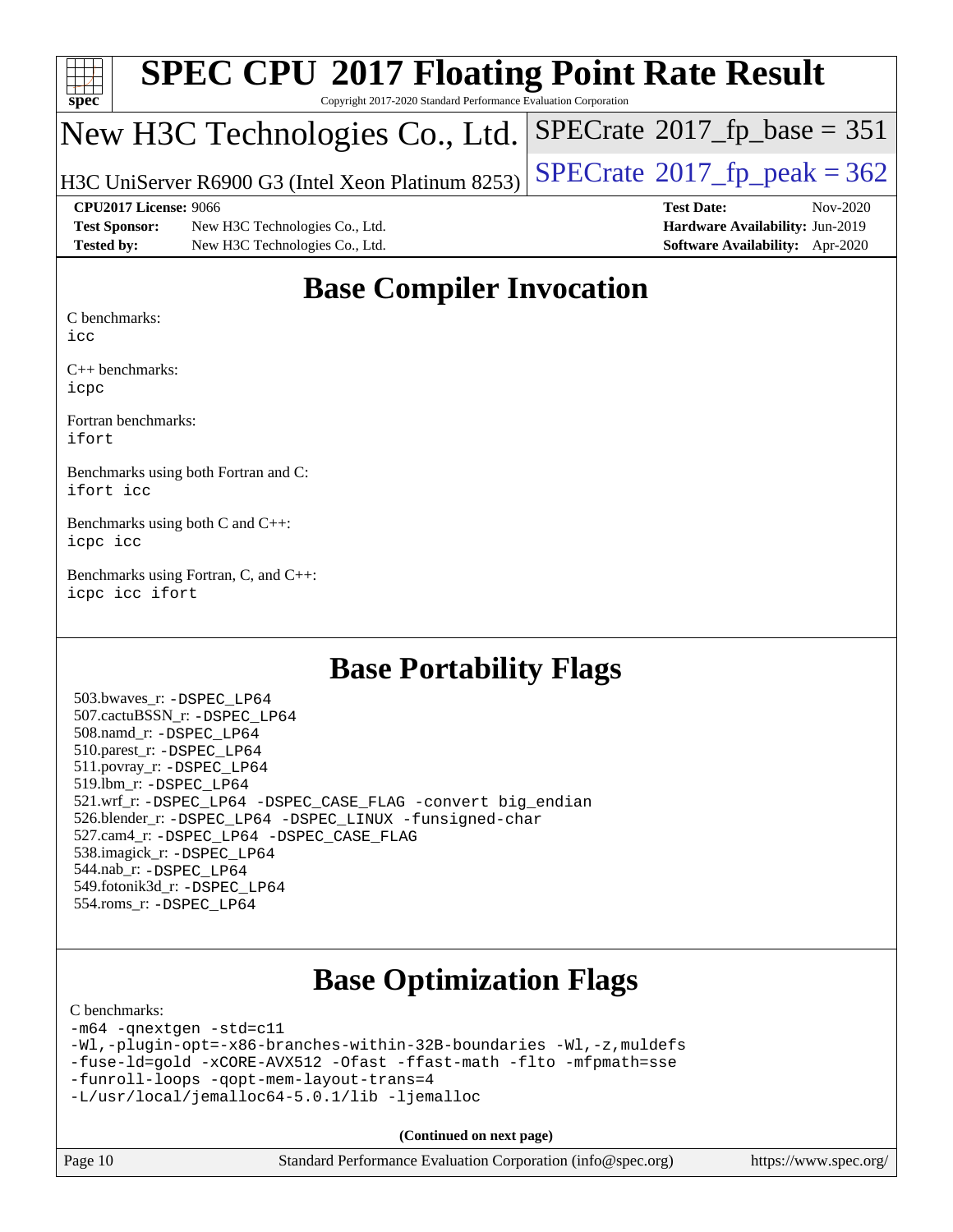

# **[SPEC CPU](http://www.spec.org/auto/cpu2017/Docs/result-fields.html#SPECCPU2017FloatingPointRateResult)[2017 Floating Point Rate Result](http://www.spec.org/auto/cpu2017/Docs/result-fields.html#SPECCPU2017FloatingPointRateResult)**

Copyright 2017-2020 Standard Performance Evaluation Corporation

## New H3C Technologies Co., Ltd.

H3C UniServer R6900 G3 (Intel Xeon Platinum  $8253$ ) [SPECrate](http://www.spec.org/auto/cpu2017/Docs/result-fields.html#SPECrate2017fppeak)®[2017\\_fp\\_peak = 3](http://www.spec.org/auto/cpu2017/Docs/result-fields.html#SPECrate2017fppeak)62

 $SPECTate@2017_fp\_base = 351$ 

**[Test Sponsor:](http://www.spec.org/auto/cpu2017/Docs/result-fields.html#TestSponsor)** New H3C Technologies Co., Ltd. **[Hardware Availability:](http://www.spec.org/auto/cpu2017/Docs/result-fields.html#HardwareAvailability)** Jun-2019 **[Tested by:](http://www.spec.org/auto/cpu2017/Docs/result-fields.html#Testedby)** New H3C Technologies Co., Ltd. **[Software Availability:](http://www.spec.org/auto/cpu2017/Docs/result-fields.html#SoftwareAvailability)** Apr-2020

**[CPU2017 License:](http://www.spec.org/auto/cpu2017/Docs/result-fields.html#CPU2017License)** 9066 **[Test Date:](http://www.spec.org/auto/cpu2017/Docs/result-fields.html#TestDate)** Nov-2020

## **[Base Optimization Flags \(Continued\)](http://www.spec.org/auto/cpu2017/Docs/result-fields.html#BaseOptimizationFlags)**

[C++ benchmarks:](http://www.spec.org/auto/cpu2017/Docs/result-fields.html#CXXbenchmarks)

[-m64](http://www.spec.org/cpu2017/results/res2020q4/cpu2017-20201116-24390.flags.html#user_CXXbase_m64-icc) [-qnextgen](http://www.spec.org/cpu2017/results/res2020q4/cpu2017-20201116-24390.flags.html#user_CXXbase_f-qnextgen) [-Wl,-plugin-opt=-x86-branches-within-32B-boundaries](http://www.spec.org/cpu2017/results/res2020q4/cpu2017-20201116-24390.flags.html#user_CXXbase_f-x86-branches-within-32B-boundaries_0098b4e4317ae60947b7b728078a624952a08ac37a3c797dfb4ffeb399e0c61a9dd0f2f44ce917e9361fb9076ccb15e7824594512dd315205382d84209e912f3) [-Wl,-z,muldefs](http://www.spec.org/cpu2017/results/res2020q4/cpu2017-20201116-24390.flags.html#user_CXXbase_link_force_multiple1_b4cbdb97b34bdee9ceefcfe54f4c8ea74255f0b02a4b23e853cdb0e18eb4525ac79b5a88067c842dd0ee6996c24547a27a4b99331201badda8798ef8a743f577) [-fuse-ld=gold](http://www.spec.org/cpu2017/results/res2020q4/cpu2017-20201116-24390.flags.html#user_CXXbase_f-fuse-ld_920b3586e2b8c6e0748b9c84fa9b744736ba725a32cab14ad8f3d4ad28eecb2f59d1144823d2e17006539a88734fe1fc08fc3035f7676166309105a78aaabc32) [-xCORE-AVX512](http://www.spec.org/cpu2017/results/res2020q4/cpu2017-20201116-24390.flags.html#user_CXXbase_f-xCORE-AVX512) [-Ofast](http://www.spec.org/cpu2017/results/res2020q4/cpu2017-20201116-24390.flags.html#user_CXXbase_f-Ofast) [-ffast-math](http://www.spec.org/cpu2017/results/res2020q4/cpu2017-20201116-24390.flags.html#user_CXXbase_f-ffast-math) [-flto](http://www.spec.org/cpu2017/results/res2020q4/cpu2017-20201116-24390.flags.html#user_CXXbase_f-flto) [-mfpmath=sse](http://www.spec.org/cpu2017/results/res2020q4/cpu2017-20201116-24390.flags.html#user_CXXbase_f-mfpmath_70eb8fac26bde974f8ab713bc9086c5621c0b8d2f6c86f38af0bd7062540daf19db5f3a066d8c6684be05d84c9b6322eb3b5be6619d967835195b93d6c02afa1) [-funroll-loops](http://www.spec.org/cpu2017/results/res2020q4/cpu2017-20201116-24390.flags.html#user_CXXbase_f-funroll-loops) [-qopt-mem-layout-trans=4](http://www.spec.org/cpu2017/results/res2020q4/cpu2017-20201116-24390.flags.html#user_CXXbase_f-qopt-mem-layout-trans_fa39e755916c150a61361b7846f310bcdf6f04e385ef281cadf3647acec3f0ae266d1a1d22d972a7087a248fd4e6ca390a3634700869573d231a252c784941a8) [-L/usr/local/jemalloc64-5.0.1/lib](http://www.spec.org/cpu2017/results/res2020q4/cpu2017-20201116-24390.flags.html#user_CXXbase_jemalloc_link_path64_1_cc289568b1a6c0fd3b62c91b824c27fcb5af5e8098e6ad028160d21144ef1b8aef3170d2acf0bee98a8da324cfe4f67d0a3d0c4cc4673d993d694dc2a0df248b) [-ljemalloc](http://www.spec.org/cpu2017/results/res2020q4/cpu2017-20201116-24390.flags.html#user_CXXbase_jemalloc_link_lib_d1249b907c500fa1c0672f44f562e3d0f79738ae9e3c4a9c376d49f265a04b9c99b167ecedbf6711b3085be911c67ff61f150a17b3472be731631ba4d0471706)

[Fortran benchmarks](http://www.spec.org/auto/cpu2017/Docs/result-fields.html#Fortranbenchmarks):

```
-m64 -Wl,-plugin-opt=-x86-branches-within-32B-boundaries -Wl,-z,muldefs
-fuse-ld=gold -xCORE-AVX512 -O3 -ipo -no-prec-div -qopt-prefetch
-ffinite-math-only -qopt-multiple-gather-scatter-by-shuffles
-qopt-mem-layout-trans=4 -nostandard-realloc-lhs -align array32byte
-auto -mbranches-within-32B-boundaries
-L/usr/local/jemalloc64-5.0.1/lib -ljemalloc
```
### [Benchmarks using both Fortran and C](http://www.spec.org/auto/cpu2017/Docs/result-fields.html#BenchmarksusingbothFortranandC):

```
-m64 -qnextgen -std=c11
-Wl,-plugin-opt=-x86-branches-within-32B-boundaries -Wl,-z,muldefs
-fuse-ld=gold -xCORE-AVX512 -Ofast -ffast-math -flto -mfpmath=sse
-funroll-loops -qopt-mem-layout-trans=4 -O3 -ipo -no-prec-div
-qopt-prefetch -ffinite-math-only
-qopt-multiple-gather-scatter-by-shuffles -nostandard-realloc-lhs
-align array32byte -auto -mbranches-within-32B-boundaries
-L/usr/local/jemalloc64-5.0.1/lib -ljemalloc
```

```
Benchmarks using both C and C++:
```

```
-m64 -qnextgen -std=c11
```

```
-Wl,-plugin-opt=-x86-branches-within-32B-boundaries -Wl,-z,muldefs
-fuse-ld=gold -xCORE-AVX512 -Ofast -ffast-math -flto -mfpmath=sse
-funroll-loops -qopt-mem-layout-trans=4
-L/usr/local/jemalloc64-5.0.1/lib -ljemalloc
```
[Benchmarks using Fortran, C, and C++:](http://www.spec.org/auto/cpu2017/Docs/result-fields.html#BenchmarksusingFortranCandCXX)

```
-m64 -qnextgen -std=c11
-Wl,-plugin-opt=-x86-branches-within-32B-boundaries -Wl,-z,muldefs
-fuse-ld=gold -xCORE-AVX512 -Ofast -ffast-math -flto -mfpmath=sse
-funroll-loops -qopt-mem-layout-trans=4 -O3 -ipo -no-prec-div
-qopt-prefetch -ffinite-math-only
-qopt-multiple-gather-scatter-by-shuffles -nostandard-realloc-lhs
-align array32byte -auto -mbranches-within-32B-boundaries
-L/usr/local/jemalloc64-5.0.1/lib -ljemalloc
```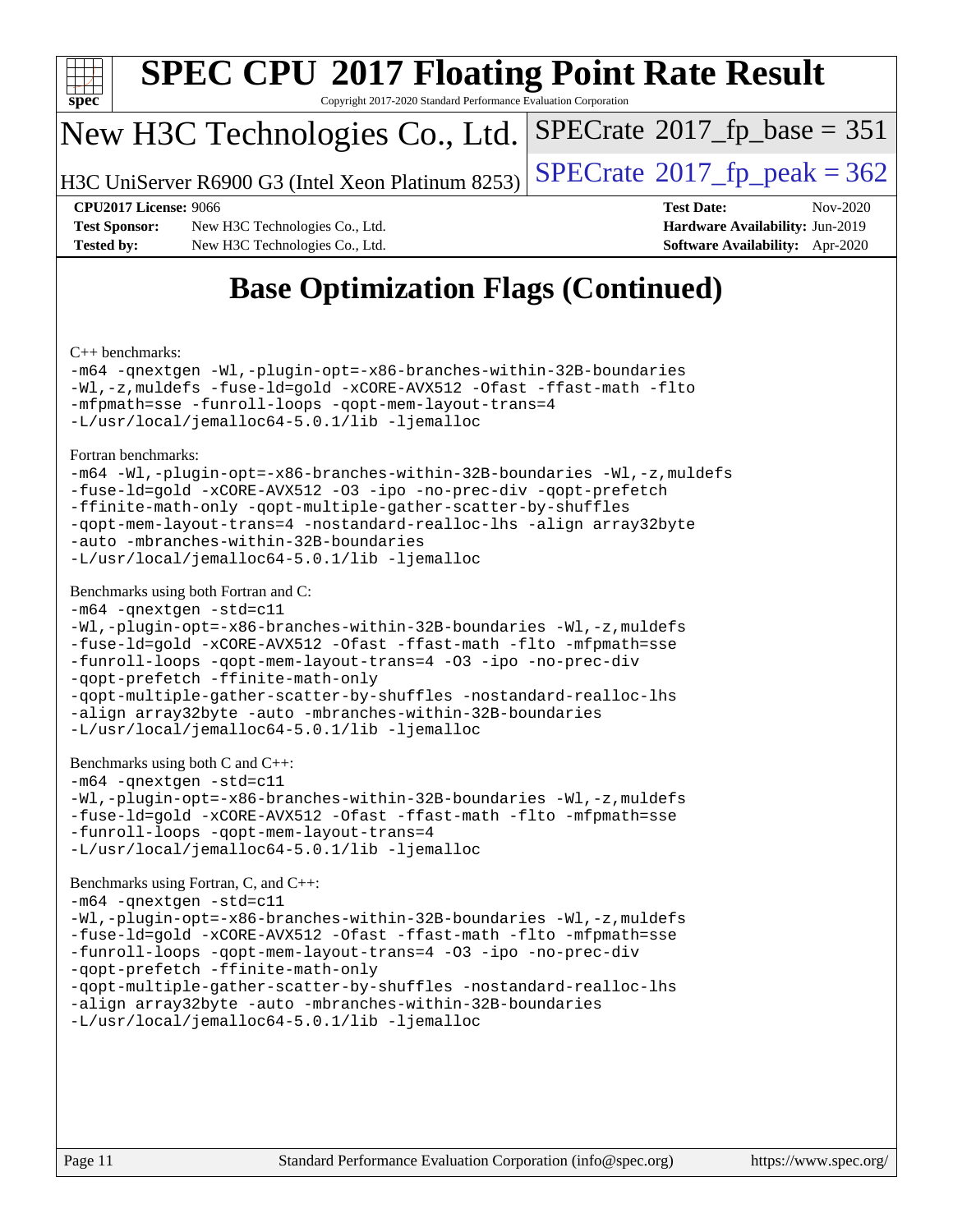| $Spec^*$             | <b>SPEC CPU®2017 Floating Point Rate Result</b><br>Copyright 2017-2020 Standard Performance Evaluation Corporation |                                        |
|----------------------|--------------------------------------------------------------------------------------------------------------------|----------------------------------------|
|                      | New H3C Technologies Co., Ltd.                                                                                     | $SPECrate^{\circ}2017$ _fp_base = 351  |
|                      | H3C UniServer R6900 G3 (Intel Xeon Platinum 8253)                                                                  | $SPECrate^{\circ}2017_fpp_eak = 362$   |
|                      | CPU <sub>2017</sub> License: 9066                                                                                  | <b>Test Date:</b><br>Nov-2020          |
| <b>Test Sponsor:</b> | New H3C Technologies Co., Ltd.                                                                                     | Hardware Availability: Jun-2019        |
| <b>Tested by:</b>    | New H3C Technologies Co., Ltd.                                                                                     | <b>Software Availability:</b> Apr-2020 |

## **[Peak Compiler Invocation](http://www.spec.org/auto/cpu2017/Docs/result-fields.html#PeakCompilerInvocation)**

[C benchmarks:](http://www.spec.org/auto/cpu2017/Docs/result-fields.html#Cbenchmarks)

[icc](http://www.spec.org/cpu2017/results/res2020q4/cpu2017-20201116-24390.flags.html#user_CCpeak_intel_icc_66fc1ee009f7361af1fbd72ca7dcefbb700085f36577c54f309893dd4ec40d12360134090235512931783d35fd58c0460139e722d5067c5574d8eaf2b3e37e92)

[C++ benchmarks](http://www.spec.org/auto/cpu2017/Docs/result-fields.html#CXXbenchmarks): [icpc](http://www.spec.org/cpu2017/results/res2020q4/cpu2017-20201116-24390.flags.html#user_CXXpeak_intel_icpc_c510b6838c7f56d33e37e94d029a35b4a7bccf4766a728ee175e80a419847e808290a9b78be685c44ab727ea267ec2f070ec5dc83b407c0218cded6866a35d07)

[Fortran benchmarks:](http://www.spec.org/auto/cpu2017/Docs/result-fields.html#Fortranbenchmarks) [ifort](http://www.spec.org/cpu2017/results/res2020q4/cpu2017-20201116-24390.flags.html#user_FCpeak_intel_ifort_8111460550e3ca792625aed983ce982f94888b8b503583aa7ba2b8303487b4d8a21a13e7191a45c5fd58ff318f48f9492884d4413fa793fd88dd292cad7027ca)

[Benchmarks using both Fortran and C:](http://www.spec.org/auto/cpu2017/Docs/result-fields.html#BenchmarksusingbothFortranandC) [ifort](http://www.spec.org/cpu2017/results/res2020q4/cpu2017-20201116-24390.flags.html#user_CC_FCpeak_intel_ifort_8111460550e3ca792625aed983ce982f94888b8b503583aa7ba2b8303487b4d8a21a13e7191a45c5fd58ff318f48f9492884d4413fa793fd88dd292cad7027ca) [icc](http://www.spec.org/cpu2017/results/res2020q4/cpu2017-20201116-24390.flags.html#user_CC_FCpeak_intel_icc_66fc1ee009f7361af1fbd72ca7dcefbb700085f36577c54f309893dd4ec40d12360134090235512931783d35fd58c0460139e722d5067c5574d8eaf2b3e37e92)

[Benchmarks using both C and C++](http://www.spec.org/auto/cpu2017/Docs/result-fields.html#BenchmarksusingbothCandCXX): [icpc](http://www.spec.org/cpu2017/results/res2020q4/cpu2017-20201116-24390.flags.html#user_CC_CXXpeak_intel_icpc_c510b6838c7f56d33e37e94d029a35b4a7bccf4766a728ee175e80a419847e808290a9b78be685c44ab727ea267ec2f070ec5dc83b407c0218cded6866a35d07) [icc](http://www.spec.org/cpu2017/results/res2020q4/cpu2017-20201116-24390.flags.html#user_CC_CXXpeak_intel_icc_66fc1ee009f7361af1fbd72ca7dcefbb700085f36577c54f309893dd4ec40d12360134090235512931783d35fd58c0460139e722d5067c5574d8eaf2b3e37e92)

[Benchmarks using Fortran, C, and C++:](http://www.spec.org/auto/cpu2017/Docs/result-fields.html#BenchmarksusingFortranCandCXX) [icpc](http://www.spec.org/cpu2017/results/res2020q4/cpu2017-20201116-24390.flags.html#user_CC_CXX_FCpeak_intel_icpc_c510b6838c7f56d33e37e94d029a35b4a7bccf4766a728ee175e80a419847e808290a9b78be685c44ab727ea267ec2f070ec5dc83b407c0218cded6866a35d07) [icc](http://www.spec.org/cpu2017/results/res2020q4/cpu2017-20201116-24390.flags.html#user_CC_CXX_FCpeak_intel_icc_66fc1ee009f7361af1fbd72ca7dcefbb700085f36577c54f309893dd4ec40d12360134090235512931783d35fd58c0460139e722d5067c5574d8eaf2b3e37e92) [ifort](http://www.spec.org/cpu2017/results/res2020q4/cpu2017-20201116-24390.flags.html#user_CC_CXX_FCpeak_intel_ifort_8111460550e3ca792625aed983ce982f94888b8b503583aa7ba2b8303487b4d8a21a13e7191a45c5fd58ff318f48f9492884d4413fa793fd88dd292cad7027ca)

## **[Peak Portability Flags](http://www.spec.org/auto/cpu2017/Docs/result-fields.html#PeakPortabilityFlags)**

Same as Base Portability Flags

## **[Peak Optimization Flags](http://www.spec.org/auto/cpu2017/Docs/result-fields.html#PeakOptimizationFlags)**

[C benchmarks](http://www.spec.org/auto/cpu2017/Docs/result-fields.html#Cbenchmarks):

519.lbm\_r: basepeak = yes

538.imagick\_r: basepeak = yes

 $544.nab$ <sub>r</sub>: basepeak = yes

[C++ benchmarks:](http://www.spec.org/auto/cpu2017/Docs/result-fields.html#CXXbenchmarks)

508.namd\_r: basepeak = yes

 510.parest\_r: [-m64](http://www.spec.org/cpu2017/results/res2020q4/cpu2017-20201116-24390.flags.html#user_peakCXXLD510_parest_r_m64-icc) [-qnextgen](http://www.spec.org/cpu2017/results/res2020q4/cpu2017-20201116-24390.flags.html#user_peakCXXLD510_parest_r_f-qnextgen) [-Wl,-plugin-opt=-x86-branches-within-32B-boundaries](http://www.spec.org/cpu2017/results/res2020q4/cpu2017-20201116-24390.flags.html#user_peakLDFLAGS510_parest_r_f-x86-branches-within-32B-boundaries_0098b4e4317ae60947b7b728078a624952a08ac37a3c797dfb4ffeb399e0c61a9dd0f2f44ce917e9361fb9076ccb15e7824594512dd315205382d84209e912f3) [-Wl,-z,muldefs](http://www.spec.org/cpu2017/results/res2020q4/cpu2017-20201116-24390.flags.html#user_peakEXTRA_LDFLAGS510_parest_r_link_force_multiple1_b4cbdb97b34bdee9ceefcfe54f4c8ea74255f0b02a4b23e853cdb0e18eb4525ac79b5a88067c842dd0ee6996c24547a27a4b99331201badda8798ef8a743f577) [-fuse-ld=gold](http://www.spec.org/cpu2017/results/res2020q4/cpu2017-20201116-24390.flags.html#user_peakEXTRA_LDFLAGS510_parest_r_f-fuse-ld_920b3586e2b8c6e0748b9c84fa9b744736ba725a32cab14ad8f3d4ad28eecb2f59d1144823d2e17006539a88734fe1fc08fc3035f7676166309105a78aaabc32) [-xCORE-AVX512](http://www.spec.org/cpu2017/results/res2020q4/cpu2017-20201116-24390.flags.html#user_peakCXXOPTIMIZE510_parest_r_f-xCORE-AVX512) [-Ofast](http://www.spec.org/cpu2017/results/res2020q4/cpu2017-20201116-24390.flags.html#user_peakCXXOPTIMIZE510_parest_r_f-Ofast) [-ffast-math](http://www.spec.org/cpu2017/results/res2020q4/cpu2017-20201116-24390.flags.html#user_peakCXXOPTIMIZE510_parest_r_f-ffast-math) [-flto](http://www.spec.org/cpu2017/results/res2020q4/cpu2017-20201116-24390.flags.html#user_peakCXXOPTIMIZE510_parest_r_f-flto) [-mfpmath=sse](http://www.spec.org/cpu2017/results/res2020q4/cpu2017-20201116-24390.flags.html#user_peakCXXOPTIMIZE510_parest_r_f-mfpmath_70eb8fac26bde974f8ab713bc9086c5621c0b8d2f6c86f38af0bd7062540daf19db5f3a066d8c6684be05d84c9b6322eb3b5be6619d967835195b93d6c02afa1) [-funroll-loops](http://www.spec.org/cpu2017/results/res2020q4/cpu2017-20201116-24390.flags.html#user_peakCXXOPTIMIZE510_parest_r_f-funroll-loops) [-qopt-mem-layout-trans=4](http://www.spec.org/cpu2017/results/res2020q4/cpu2017-20201116-24390.flags.html#user_peakCXXOPTIMIZE510_parest_r_f-qopt-mem-layout-trans_fa39e755916c150a61361b7846f310bcdf6f04e385ef281cadf3647acec3f0ae266d1a1d22d972a7087a248fd4e6ca390a3634700869573d231a252c784941a8) [-L/usr/local/jemalloc64-5.0.1/lib](http://www.spec.org/cpu2017/results/res2020q4/cpu2017-20201116-24390.flags.html#user_peakEXTRA_LIBS510_parest_r_jemalloc_link_path64_1_cc289568b1a6c0fd3b62c91b824c27fcb5af5e8098e6ad028160d21144ef1b8aef3170d2acf0bee98a8da324cfe4f67d0a3d0c4cc4673d993d694dc2a0df248b) [-ljemalloc](http://www.spec.org/cpu2017/results/res2020q4/cpu2017-20201116-24390.flags.html#user_peakEXTRA_LIBS510_parest_r_jemalloc_link_lib_d1249b907c500fa1c0672f44f562e3d0f79738ae9e3c4a9c376d49f265a04b9c99b167ecedbf6711b3085be911c67ff61f150a17b3472be731631ba4d0471706)

**(Continued on next page)**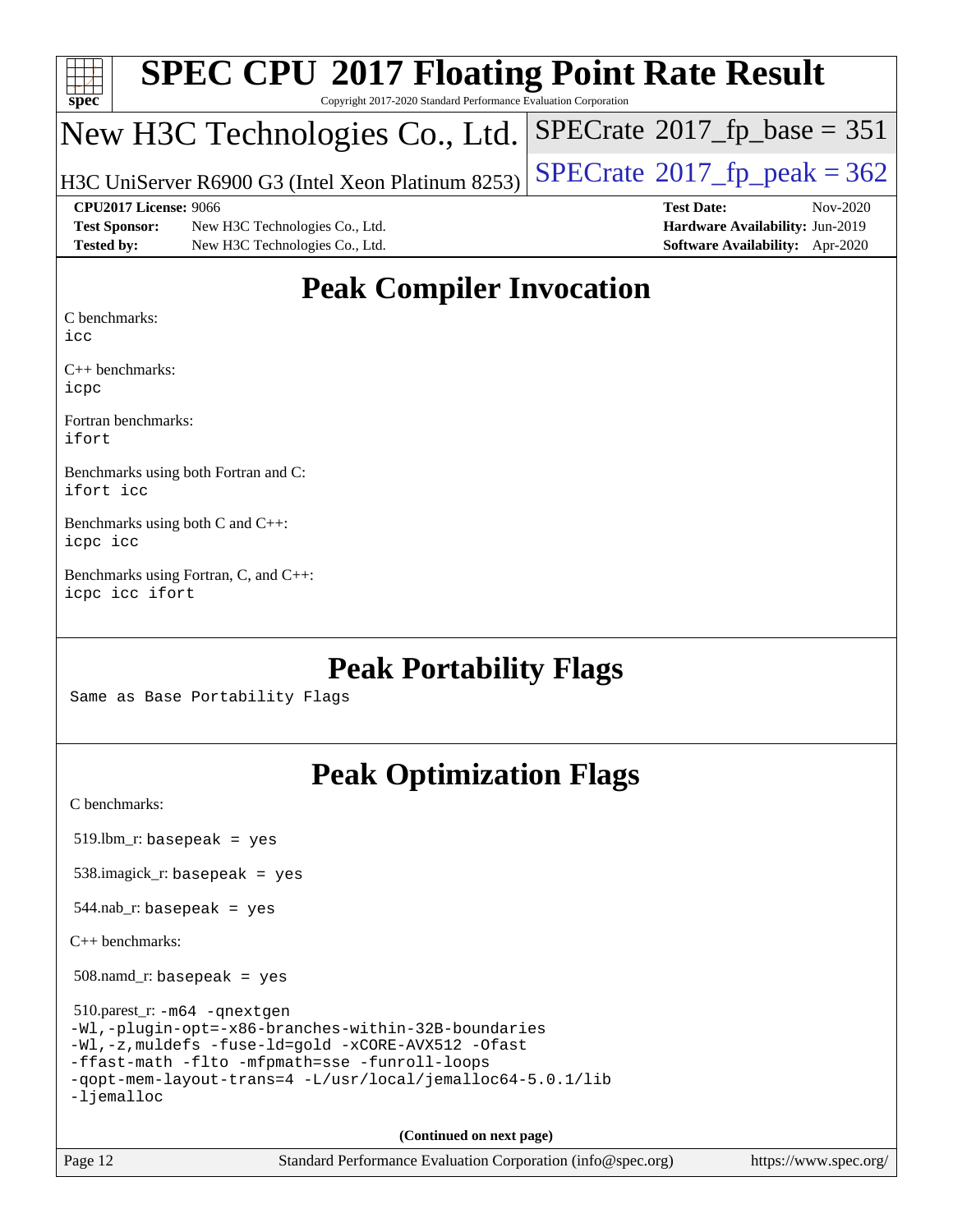| <b>SPEC CPU®2017 Floating Point Rate Result</b><br>Copyright 2017-2020 Standard Performance Evaluation Corporation<br>$spec^*$                                                                                                                                                                                                                                                                 |                                                                                                     |  |  |  |  |
|------------------------------------------------------------------------------------------------------------------------------------------------------------------------------------------------------------------------------------------------------------------------------------------------------------------------------------------------------------------------------------------------|-----------------------------------------------------------------------------------------------------|--|--|--|--|
| New H3C Technologies Co., Ltd.                                                                                                                                                                                                                                                                                                                                                                 | $SPECrate^{\circ}2017$ _fp_base = 351                                                               |  |  |  |  |
| H3C UniServer R6900 G3 (Intel Xeon Platinum 8253)                                                                                                                                                                                                                                                                                                                                              | $SPECTate$ <sup>®</sup> 2017_fp_peak = 362                                                          |  |  |  |  |
| <b>CPU2017 License: 9066</b><br><b>Test Sponsor:</b><br>New H3C Technologies Co., Ltd.<br><b>Tested by:</b><br>New H3C Technologies Co., Ltd.                                                                                                                                                                                                                                                  | <b>Test Date:</b><br>Nov-2020<br>Hardware Availability: Jun-2019<br>Software Availability: Apr-2020 |  |  |  |  |
| <b>Peak Optimization Flags (Continued)</b>                                                                                                                                                                                                                                                                                                                                                     |                                                                                                     |  |  |  |  |
| Fortran benchmarks:                                                                                                                                                                                                                                                                                                                                                                            |                                                                                                     |  |  |  |  |
| 503.bwaves_r: -m64 -Wl,-plugin-opt=-x86-branches-within-32B-boundaries<br>-Wl,-z, muldefs -fuse-ld=gold -xCORE-AVX512 -03 -ipo<br>-no-prec-div -qopt-prefetch -ffinite-math-only<br>-qopt-multiple-gather-scatter-by-shuffles<br>-qopt-mem-layout-trans=4 -nostandard-realloc-lhs<br>-align array32byte -auto -mbranches-within-32B-boundaries<br>-L/usr/local/jemalloc64-5.0.1/lib -ljemalloc |                                                                                                     |  |  |  |  |
| $549$ .fotonik $3d$ <sub>r</sub> : basepeak = yes                                                                                                                                                                                                                                                                                                                                              |                                                                                                     |  |  |  |  |
| 554.roms_r: Same as 503.bwaves_r                                                                                                                                                                                                                                                                                                                                                               |                                                                                                     |  |  |  |  |
| Benchmarks using both Fortran and C:                                                                                                                                                                                                                                                                                                                                                           |                                                                                                     |  |  |  |  |
| 521.wrf_r: -prof-gen(pass 1) -prof-use(pass 2) -xCORE-AVX512 -03<br>-ipo -no-prec-div -qopt-prefetch -ffinite-math-only<br>-qopt-multiple-qather-scatter-by-shuffles<br>-qopt-mem-layout-trans=4 -mbranches-within-32B-boundaries<br>-nostandard-realloc-lhs -align array32byte -auto<br>-L/usr/local/jemalloc64-5.0.1/lib -ljemalloc                                                          |                                                                                                     |  |  |  |  |
| $527.cam4_r$ : basepeak = yes                                                                                                                                                                                                                                                                                                                                                                  |                                                                                                     |  |  |  |  |
| Benchmarks using both C and C++:                                                                                                                                                                                                                                                                                                                                                               |                                                                                                     |  |  |  |  |
| 511.povray_r: -prof-gen(pass 1) -prof-use(pass 2) -xCORE-AVX512 -03<br>-ipo -no-prec-div -qopt-prefetch -ffinite-math-only<br>-qopt-multiple-gather-scatter-by-shuffles<br>-qopt-mem-layout-trans=4 -mbranches-within-32B-boundaries<br>-L/usr/local/jemalloc64-5.0.1/lib -ljemalloc                                                                                                           |                                                                                                     |  |  |  |  |
| $526.$ blender_r: basepeak = yes                                                                                                                                                                                                                                                                                                                                                               |                                                                                                     |  |  |  |  |
| Benchmarks using Fortran, C, and C++:                                                                                                                                                                                                                                                                                                                                                          |                                                                                                     |  |  |  |  |
| $507.cactuBSSN_r$ : basepeak = yes                                                                                                                                                                                                                                                                                                                                                             |                                                                                                     |  |  |  |  |
| The flags files that were used to format this result can be browsed at<br>http://www.spec.org/cpu2017/flags/Intel-ic19.1u1-official-linux64_revA.html<br>http://www.spec.org/cpu2017/flags/New_H3C-Platform-Settings-V1.4-CLX-RevB.html                                                                                                                                                        |                                                                                                     |  |  |  |  |